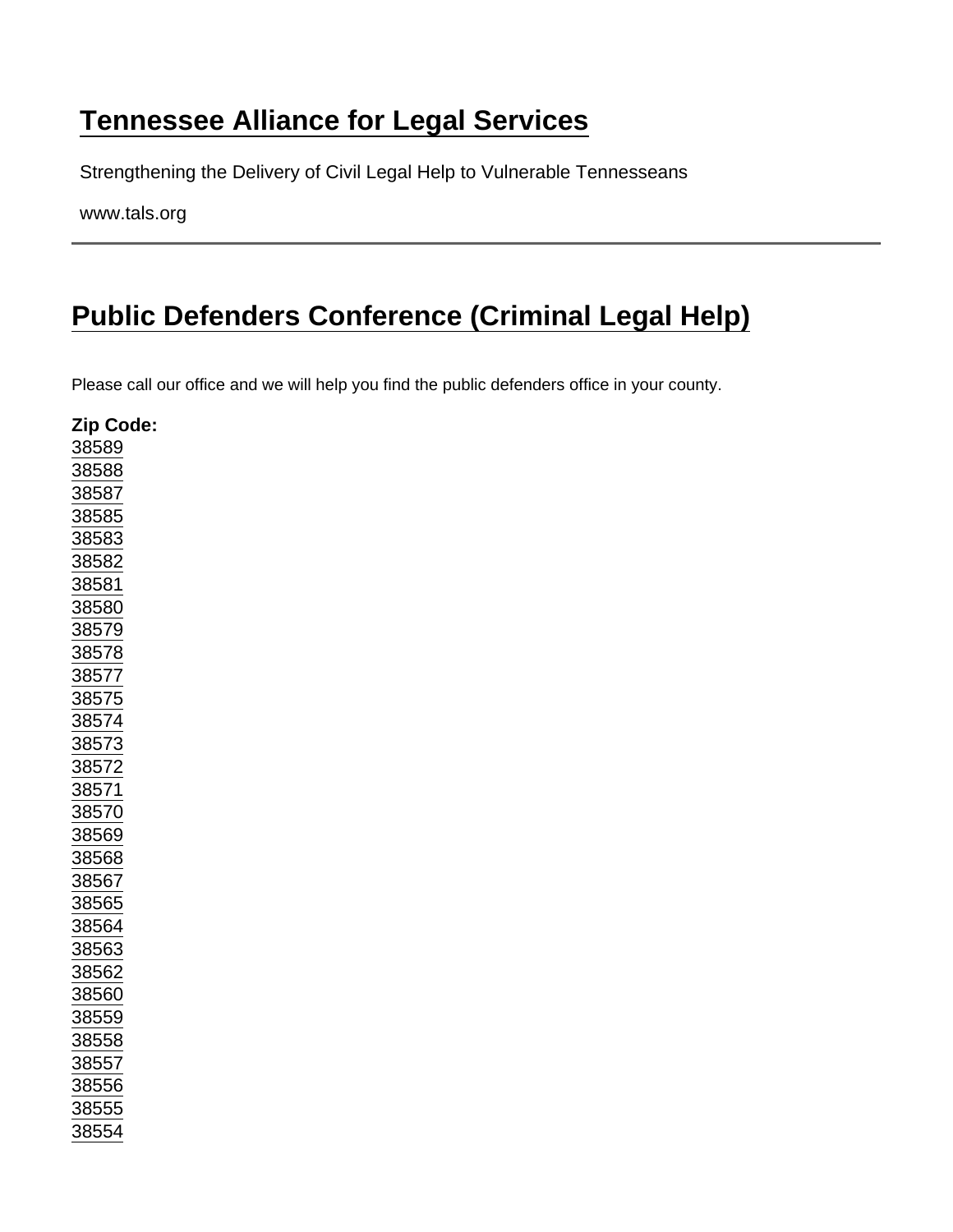| <u>88553</u>                                                        |
|---------------------------------------------------------------------|
|                                                                     |
| <u>8855</u>                                                         |
|                                                                     |
| <u>88551</u>                                                        |
| $\frac{1}{88550}$                                                   |
|                                                                     |
|                                                                     |
|                                                                     |
|                                                                     |
|                                                                     |
| <u>------</u><br>38549<br>38548                                     |
|                                                                     |
| $\frac{885}{5}$                                                     |
|                                                                     |
| <u>3854</u>                                                         |
| $\frac{1}{38544}$<br>$\frac{38543}{38542}$<br>$\frac{38541}{38541}$ |
|                                                                     |
|                                                                     |
|                                                                     |
|                                                                     |
|                                                                     |
|                                                                     |
|                                                                     |
|                                                                     |
|                                                                     |
|                                                                     |
| 38541<br>38506<br>38505<br>38505                                    |
|                                                                     |
| 38504                                                               |
|                                                                     |
| 38503                                                               |
|                                                                     |
|                                                                     |
|                                                                     |
|                                                                     |
| $\frac{38502}{38501}$                                               |
| 38488                                                               |
|                                                                     |
|                                                                     |
|                                                                     |
|                                                                     |
|                                                                     |
|                                                                     |
| $\frac{38487}{38486}$ $\frac{38485}{38485}$                         |
|                                                                     |
|                                                                     |
|                                                                     |
| $\frac{1}{38483}$                                                   |
|                                                                     |
| 38482                                                               |
|                                                                     |
| <u>384</u><br><u>181</u>                                            |
|                                                                     |
|                                                                     |
|                                                                     |
|                                                                     |
|                                                                     |
|                                                                     |
|                                                                     |
|                                                                     |
| 38478<br>38477<br>38476<br>38475                                    |
|                                                                     |
| $\frac{1}{38474}$                                                   |
| 3                                                                   |
| $\frac{1}{8847}$                                                    |
| <u>847</u>                                                          |
|                                                                     |
|                                                                     |
|                                                                     |
|                                                                     |
| $\frac{1}{\frac{38471}{38469}}$                                     |
| 38468                                                               |
|                                                                     |
|                                                                     |
| 38464                                                               |
|                                                                     |
| <u>38463</u>                                                        |
|                                                                     |
| $\frac{1}{38462}$                                                   |
| 38461                                                               |
|                                                                     |
|                                                                     |
| $\frac{1}{38460}$                                                   |
|                                                                     |
| <u>38459</u>                                                        |
|                                                                     |
| 38457                                                               |
|                                                                     |
| 38456                                                               |
|                                                                     |
| 38455                                                               |
|                                                                     |
|                                                                     |
|                                                                     |
| 38454<br>38453                                                      |
| 38452<br>)                                                          |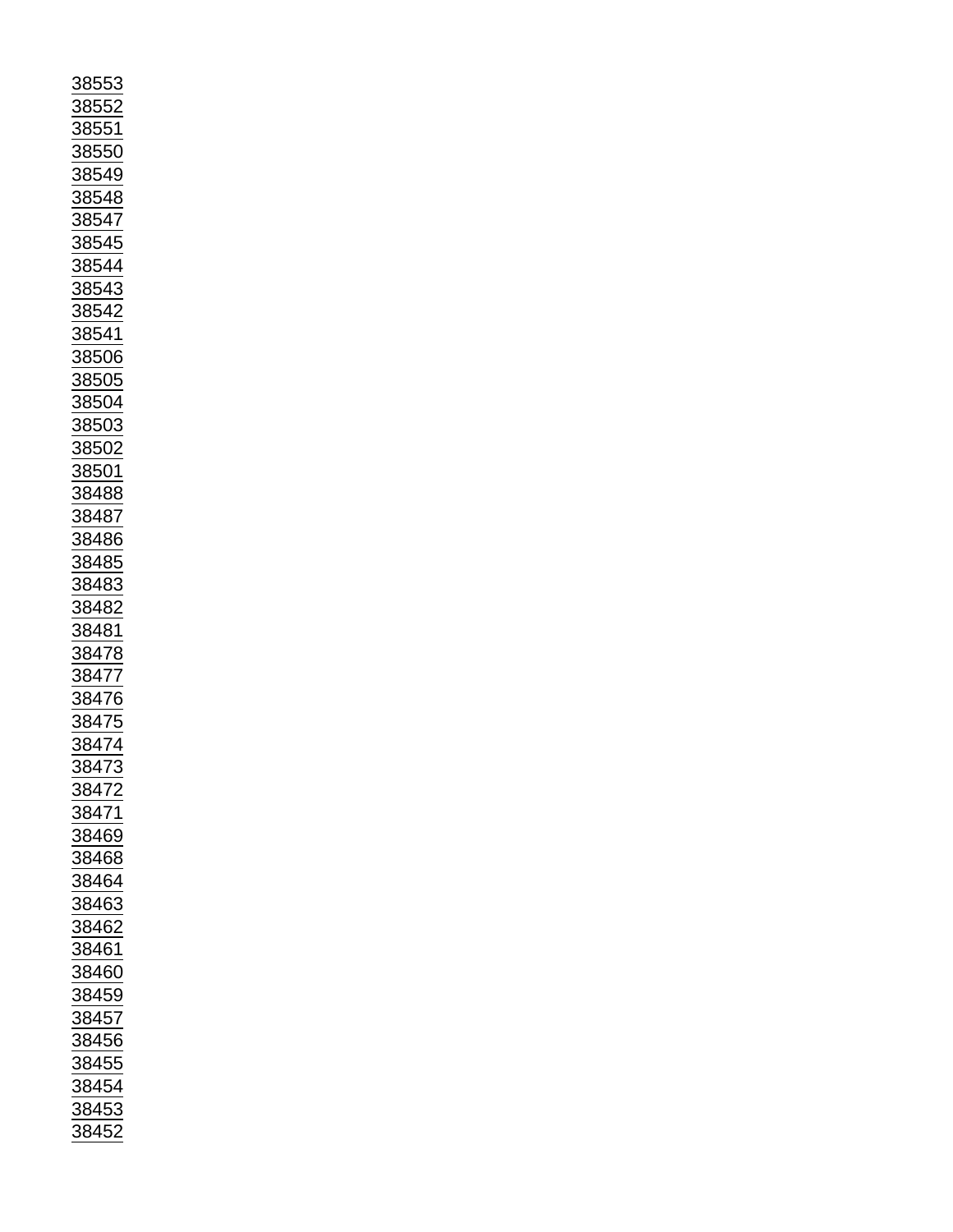| 38451                                       |
|---------------------------------------------|
|                                             |
| 88450                                       |
|                                             |
| 38449                                       |
| $\frac{1}{38425}$                           |
|                                             |
|                                             |
| 38402                                       |
|                                             |
| 38401                                       |
|                                             |
| 8839:                                       |
|                                             |
|                                             |
|                                             |
| 38392<br>38391                              |
|                                             |
| 38390                                       |
|                                             |
| <u>38389</u>                                |
|                                             |
| 38388                                       |
|                                             |
| 38387                                       |
|                                             |
| 38382                                       |
|                                             |
| 38 <u>381</u>                               |
|                                             |
| 38380                                       |
|                                             |
|                                             |
|                                             |
| $\frac{38379}{38378}$ $\frac{38378}{38377}$ |
|                                             |
|                                             |
|                                             |
| $\frac{1}{38376}$<br>38375                  |
|                                             |
|                                             |
|                                             |
|                                             |
|                                             |
|                                             |
|                                             |
|                                             |
|                                             |
|                                             |
| $\frac{12}{38374}$ $\frac{38372}{38371}$    |
|                                             |
| 38370                                       |
|                                             |
|                                             |
|                                             |
| $\frac{38369}{38368}$                       |
| 38367                                       |
|                                             |
|                                             |
| $\frac{38366}{2}$                           |
| 38365                                       |
|                                             |
| 38363                                       |
|                                             |
| 38362                                       |
|                                             |
| 38361                                       |
|                                             |
| <u>38359</u>                                |
|                                             |
| 38358                                       |
|                                             |
|                                             |
|                                             |
| 38357<br>38356                              |
|                                             |
| 38355                                       |
|                                             |
| 38352                                       |
|                                             |
| 38351                                       |
|                                             |
| 38348                                       |
|                                             |
|                                             |
|                                             |
| 38347<br>38347<br>38346                     |
|                                             |
| 38345                                       |
|                                             |
|                                             |
|                                             |
| 38344<br>38343<br>38342                     |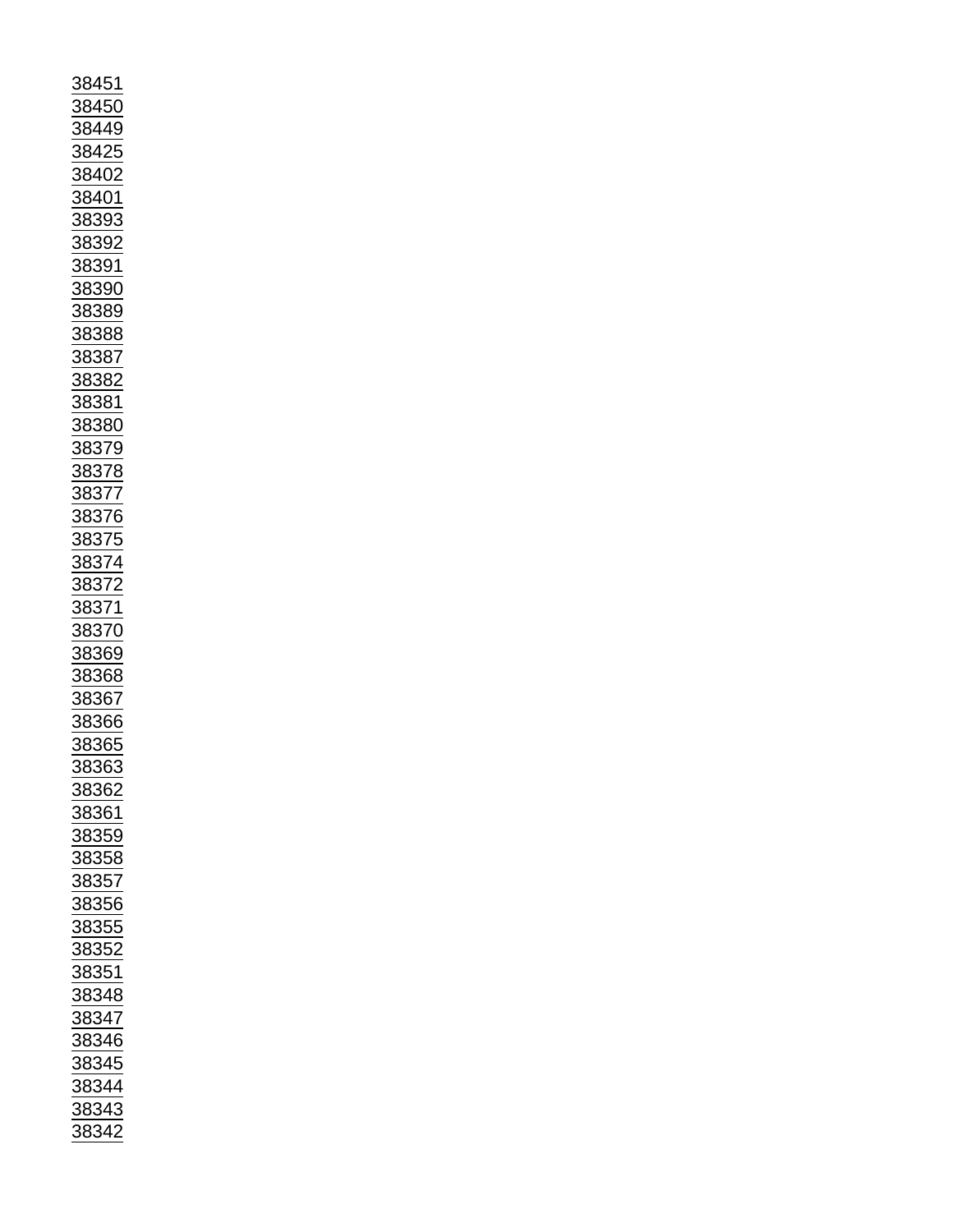| 8341                                                         |
|--------------------------------------------------------------|
|                                                              |
| 383<br>$\overline{10}$<br>},                                 |
|                                                              |
| $\frac{3}{2}$<br><u>883</u>                                  |
|                                                              |
| 88.<br>88<br>}<br>.                                          |
|                                                              |
| 88,<br>$\ddot{\phantom{0}}$                                  |
|                                                              |
| $\frac{3}{2}$<br>$\frac{38}{5}$                              |
|                                                              |
| $\frac{38}{5}$<br>$\frac{3}{2}$<br>}.                        |
|                                                              |
| $\frac{1}{88}$<br>$\frac{3}{2}$                              |
|                                                              |
| $\overline{\mathbf{S}}$<br>$\frac{383}{2}$<br>$\frac{32}{2}$ |
|                                                              |
| 88.<br>$\frac{3}{2}$<br>$\overline{\mathbf{S}}$              |
|                                                              |
| $\frac{83}{5}$<br>$\mathbf{S}$<br>80                         |
|                                                              |
| <u>.9</u><br><u>883</u>                                      |
|                                                              |
| 383<br>$\overline{8}$<br>$\frac{3}{2}$                       |
|                                                              |
| 383<br>$\frac{3}{2}$                                         |
|                                                              |
| $\frac{383}{2}$<br>$\frac{3}{2}$                             |
|                                                              |
| <u>883</u>                                                   |
|                                                              |
|                                                              |
|                                                              |
| $\frac{1}{\frac{1}{38320}}$                                  |
|                                                              |
| <u>38318</u>                                                 |
|                                                              |
| $\overline{7}$<br><u>8831</u>                                |
|                                                              |
| 316<br>88                                                    |
|                                                              |
| $\frac{31}{}$<br><u>883</u>                                  |
|                                                              |
| $\frac{314}{2}$<br>$\frac{8}{3}$                             |
|                                                              |
| $\frac{38}{3}$<br>$\frac{31}{2}$                             |
|                                                              |
| <u>311</u><br><u>883</u>                                     |
|                                                              |
| $\frac{383}{ }$<br>$\frac{10}{25}$                           |
|                                                              |
|                                                              |
|                                                              |
|                                                              |
|                                                              |
| $\frac{1}{38308}$<br>$\frac{38305}{100}$                     |
| 3                                                            |
| <u>88303</u>                                                 |
| 88302                                                        |
|                                                              |
| 38301                                                        |
|                                                              |
| 88281                                                        |
|                                                              |
|                                                              |
|                                                              |
| 38271<br>38261                                               |
|                                                              |
| 38260                                                        |
|                                                              |
| 38259                                                        |
| 38258                                                        |
|                                                              |
| 38257                                                        |
|                                                              |
| 38256                                                        |
|                                                              |
| 38255                                                        |
|                                                              |
| 38254                                                        |
|                                                              |
|                                                              |
| $\frac{38253}{22251}$                                        |
| 38251                                                        |
|                                                              |
| 38242                                                        |
|                                                              |
| $\frac{1}{38241}$                                            |
|                                                              |
| 38240                                                        |
| 38238                                                        |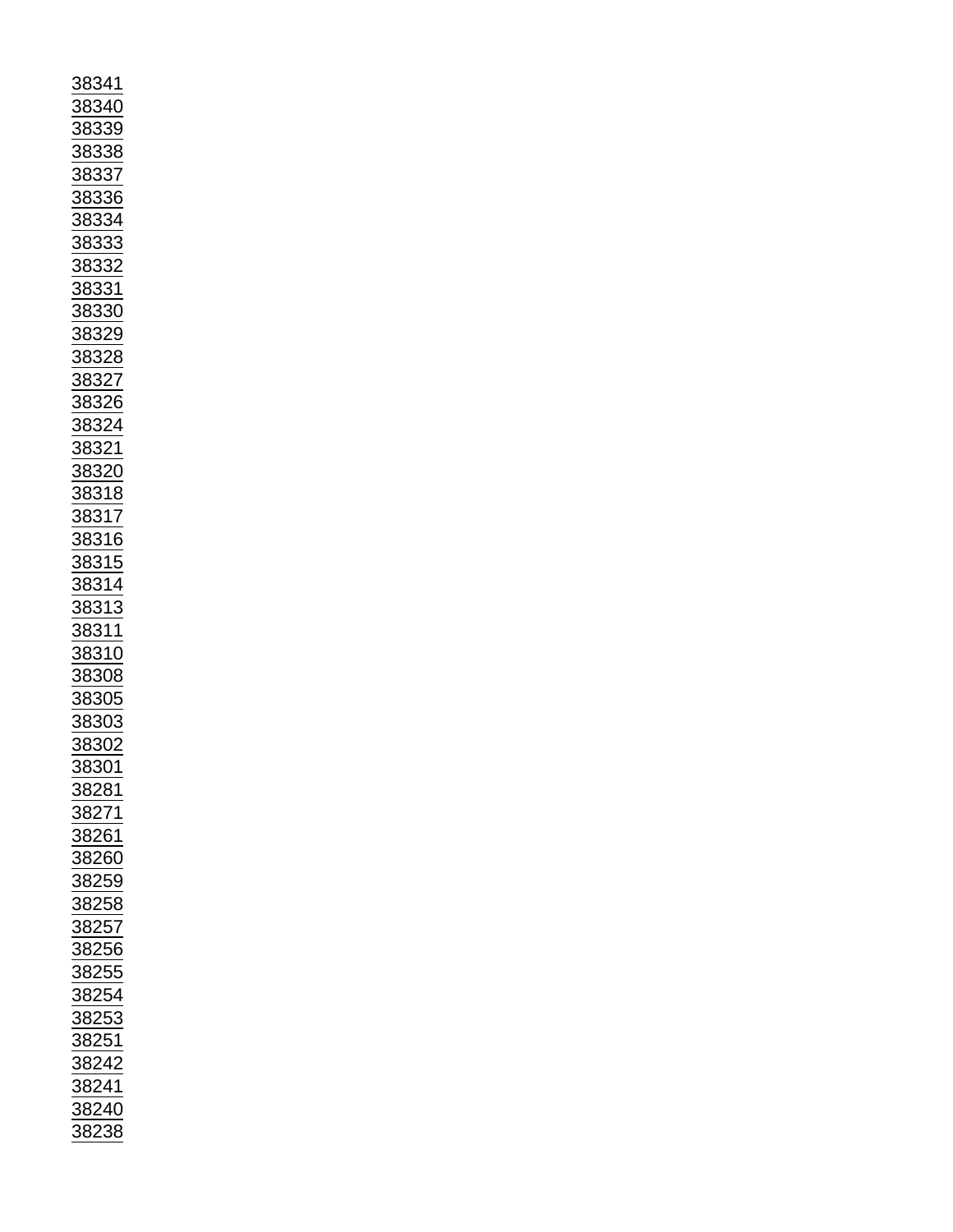| $\frac{38237}{38236} \underline{38233} \underline{38233} \underline{38233} \underline{38233} \underline{38233} \underline{38233} \underline{382329} \underline{382226} \underline{382226} \underline{382222} \underline{382222} \underline{382221} \underline{382221} \underline{382221} \underline{382221} \underline{382221} \underline{382221} \underline{382221} \underline{382221} \underline{382221} \underline{382221} \$ |
|----------------------------------------------------------------------------------------------------------------------------------------------------------------------------------------------------------------------------------------------------------------------------------------------------------------------------------------------------------------------------------------------------------------------------------|
| <u>38168</u>                                                                                                                                                                                                                                                                                                                                                                                                                     |
|                                                                                                                                                                                                                                                                                                                                                                                                                                  |
| <u>38167</u>                                                                                                                                                                                                                                                                                                                                                                                                                     |
|                                                                                                                                                                                                                                                                                                                                                                                                                                  |
| 38166                                                                                                                                                                                                                                                                                                                                                                                                                            |
|                                                                                                                                                                                                                                                                                                                                                                                                                                  |
| 38165                                                                                                                                                                                                                                                                                                                                                                                                                            |
|                                                                                                                                                                                                                                                                                                                                                                                                                                  |
|                                                                                                                                                                                                                                                                                                                                                                                                                                  |
|                                                                                                                                                                                                                                                                                                                                                                                                                                  |
|                                                                                                                                                                                                                                                                                                                                                                                                                                  |
|                                                                                                                                                                                                                                                                                                                                                                                                                                  |
|                                                                                                                                                                                                                                                                                                                                                                                                                                  |
|                                                                                                                                                                                                                                                                                                                                                                                                                                  |
| $\frac{\frac{38163}{38163}}{\frac{38161}{38159}}$                                                                                                                                                                                                                                                                                                                                                                                |
|                                                                                                                                                                                                                                                                                                                                                                                                                                  |
|                                                                                                                                                                                                                                                                                                                                                                                                                                  |
|                                                                                                                                                                                                                                                                                                                                                                                                                                  |
|                                                                                                                                                                                                                                                                                                                                                                                                                                  |
| $\frac{\frac{38152}{38152}}{\frac{38151}{38150}}$                                                                                                                                                                                                                                                                                                                                                                                |
|                                                                                                                                                                                                                                                                                                                                                                                                                                  |
|                                                                                                                                                                                                                                                                                                                                                                                                                                  |
|                                                                                                                                                                                                                                                                                                                                                                                                                                  |
|                                                                                                                                                                                                                                                                                                                                                                                                                                  |
|                                                                                                                                                                                                                                                                                                                                                                                                                                  |
|                                                                                                                                                                                                                                                                                                                                                                                                                                  |
|                                                                                                                                                                                                                                                                                                                                                                                                                                  |
| $\frac{38130}{38148} \overline{38147} \overline{38147} \overline{38142} \overline{38142} \overline{38142}$                                                                                                                                                                                                                                                                                                                       |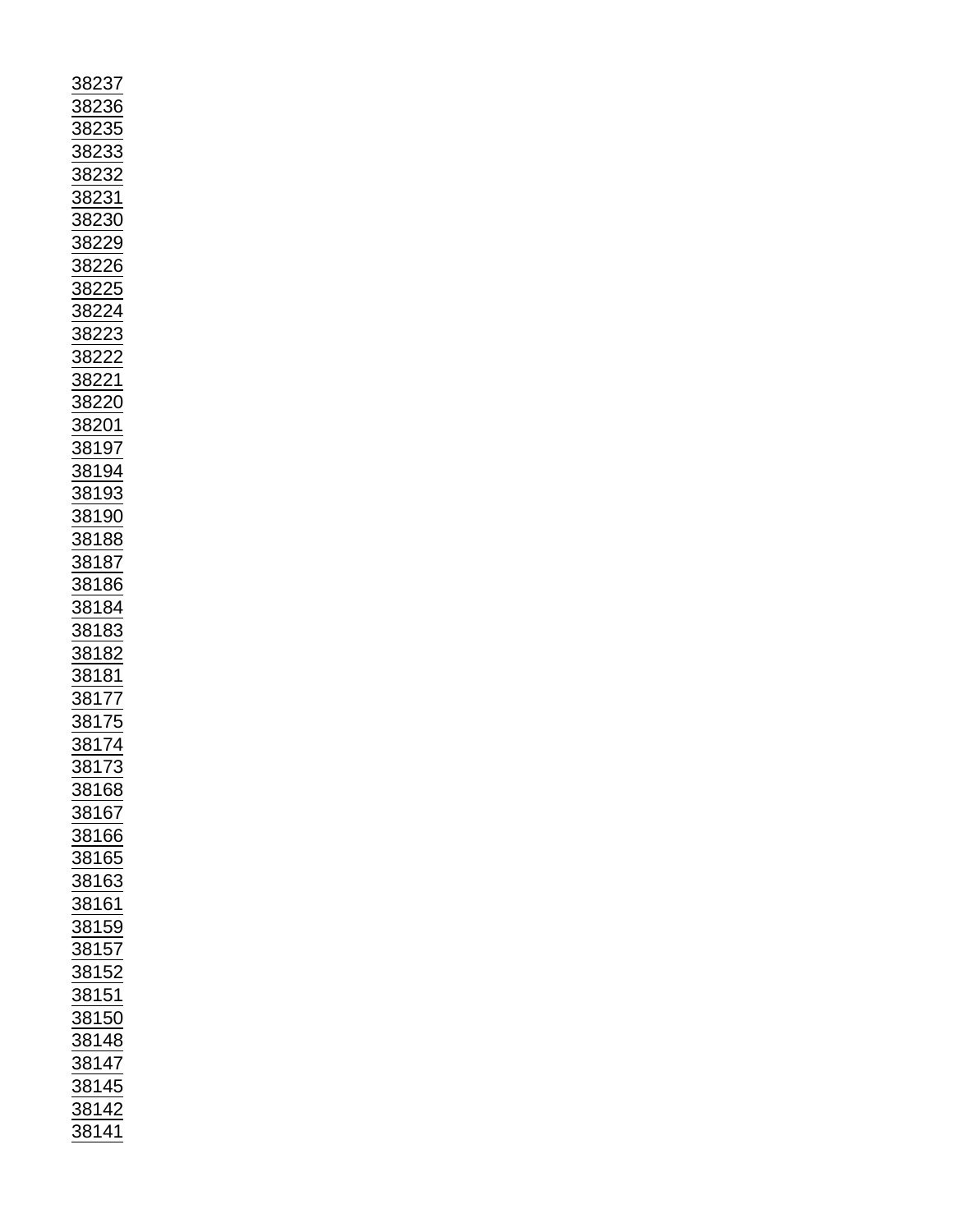| <u>38139</u><br>38138 |                                                                                                                                                                                                                                                                                                                                                                                                                                          |
|-----------------------|------------------------------------------------------------------------------------------------------------------------------------------------------------------------------------------------------------------------------------------------------------------------------------------------------------------------------------------------------------------------------------------------------------------------------------------|
|                       |                                                                                                                                                                                                                                                                                                                                                                                                                                          |
|                       |                                                                                                                                                                                                                                                                                                                                                                                                                                          |
|                       |                                                                                                                                                                                                                                                                                                                                                                                                                                          |
|                       |                                                                                                                                                                                                                                                                                                                                                                                                                                          |
|                       |                                                                                                                                                                                                                                                                                                                                                                                                                                          |
|                       |                                                                                                                                                                                                                                                                                                                                                                                                                                          |
|                       |                                                                                                                                                                                                                                                                                                                                                                                                                                          |
|                       |                                                                                                                                                                                                                                                                                                                                                                                                                                          |
|                       |                                                                                                                                                                                                                                                                                                                                                                                                                                          |
|                       |                                                                                                                                                                                                                                                                                                                                                                                                                                          |
|                       |                                                                                                                                                                                                                                                                                                                                                                                                                                          |
|                       |                                                                                                                                                                                                                                                                                                                                                                                                                                          |
|                       |                                                                                                                                                                                                                                                                                                                                                                                                                                          |
|                       |                                                                                                                                                                                                                                                                                                                                                                                                                                          |
|                       |                                                                                                                                                                                                                                                                                                                                                                                                                                          |
|                       |                                                                                                                                                                                                                                                                                                                                                                                                                                          |
|                       |                                                                                                                                                                                                                                                                                                                                                                                                                                          |
|                       |                                                                                                                                                                                                                                                                                                                                                                                                                                          |
|                       |                                                                                                                                                                                                                                                                                                                                                                                                                                          |
|                       |                                                                                                                                                                                                                                                                                                                                                                                                                                          |
|                       |                                                                                                                                                                                                                                                                                                                                                                                                                                          |
|                       |                                                                                                                                                                                                                                                                                                                                                                                                                                          |
|                       |                                                                                                                                                                                                                                                                                                                                                                                                                                          |
|                       |                                                                                                                                                                                                                                                                                                                                                                                                                                          |
|                       |                                                                                                                                                                                                                                                                                                                                                                                                                                          |
|                       |                                                                                                                                                                                                                                                                                                                                                                                                                                          |
|                       |                                                                                                                                                                                                                                                                                                                                                                                                                                          |
|                       |                                                                                                                                                                                                                                                                                                                                                                                                                                          |
|                       |                                                                                                                                                                                                                                                                                                                                                                                                                                          |
|                       |                                                                                                                                                                                                                                                                                                                                                                                                                                          |
|                       |                                                                                                                                                                                                                                                                                                                                                                                                                                          |
|                       |                                                                                                                                                                                                                                                                                                                                                                                                                                          |
|                       |                                                                                                                                                                                                                                                                                                                                                                                                                                          |
|                       |                                                                                                                                                                                                                                                                                                                                                                                                                                          |
|                       |                                                                                                                                                                                                                                                                                                                                                                                                                                          |
|                       |                                                                                                                                                                                                                                                                                                                                                                                                                                          |
|                       |                                                                                                                                                                                                                                                                                                                                                                                                                                          |
|                       |                                                                                                                                                                                                                                                                                                                                                                                                                                          |
|                       |                                                                                                                                                                                                                                                                                                                                                                                                                                          |
|                       |                                                                                                                                                                                                                                                                                                                                                                                                                                          |
|                       | $\frac{38137}{38136} \underline{38134} \underline{38133} \underline{38133} \underline{38133} \underline{38133} \underline{38133} \underline{38133} \underline{381328} \underline{38128} \underline{381226} \underline{381226} \underline{381226} \underline{381226} \underline{381220} \underline{381220} \underline{381220} \underline{381148} \underline{38114} \underline{381116} \underline{381114} \underline{381114} \underline{3$ |
| 38105                 |                                                                                                                                                                                                                                                                                                                                                                                                                                          |
| <u>88104</u>          |                                                                                                                                                                                                                                                                                                                                                                                                                                          |
| 38103                 |                                                                                                                                                                                                                                                                                                                                                                                                                                          |
|                       |                                                                                                                                                                                                                                                                                                                                                                                                                                          |
| 38101                 |                                                                                                                                                                                                                                                                                                                                                                                                                                          |
| 38088                 |                                                                                                                                                                                                                                                                                                                                                                                                                                          |
| 38083                 |                                                                                                                                                                                                                                                                                                                                                                                                                                          |
|                       |                                                                                                                                                                                                                                                                                                                                                                                                                                          |
| 38080                 |                                                                                                                                                                                                                                                                                                                                                                                                                                          |
| <u>38079</u>          |                                                                                                                                                                                                                                                                                                                                                                                                                                          |
| 38077                 |                                                                                                                                                                                                                                                                                                                                                                                                                                          |
|                       |                                                                                                                                                                                                                                                                                                                                                                                                                                          |
| 38076                 |                                                                                                                                                                                                                                                                                                                                                                                                                                          |
| $\frac{1}{88075}$     |                                                                                                                                                                                                                                                                                                                                                                                                                                          |
| <u>38071</u>          |                                                                                                                                                                                                                                                                                                                                                                                                                                          |
|                       |                                                                                                                                                                                                                                                                                                                                                                                                                                          |
| 38070                 |                                                                                                                                                                                                                                                                                                                                                                                                                                          |
| 38069                 |                                                                                                                                                                                                                                                                                                                                                                                                                                          |
| 38068<br>38067        |                                                                                                                                                                                                                                                                                                                                                                                                                                          |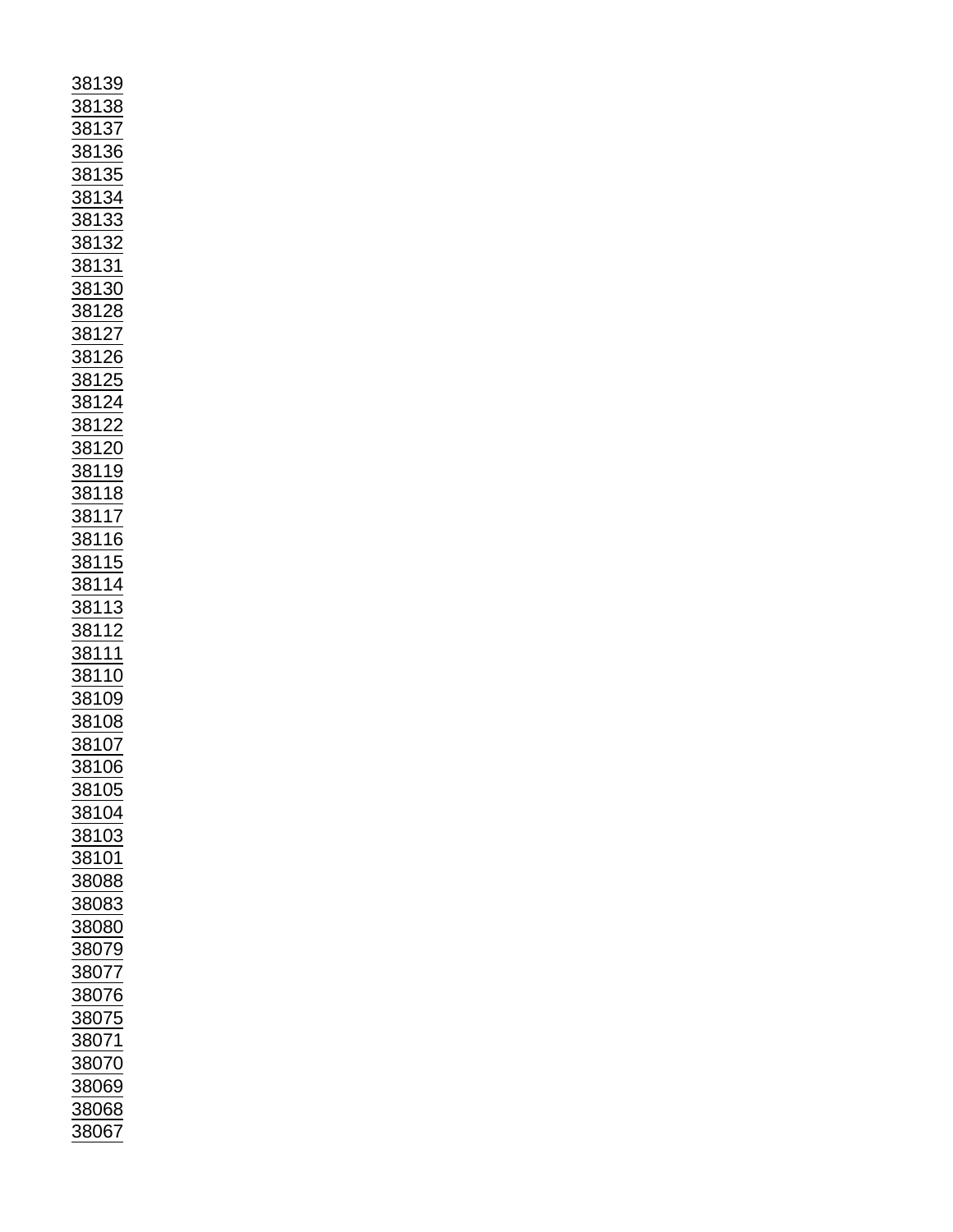| 88066             |
|-------------------|
|                   |
|                   |
|                   |
| 38063             |
|                   |
| 38061             |
|                   |
| 88060             |
|                   |
| 38059             |
|                   |
| 8058              |
|                   |
| 88057             |
|                   |
| 38055             |
|                   |
| 3805 <sup>,</sup> |
|                   |
| 3805              |
|                   |
| 3805              |
|                   |
| 805               |
|                   |
| <u>38049</u>      |
|                   |
| <u>38048</u>      |
|                   |
| 38047             |
|                   |
| 38046             |
|                   |
| 38045             |
|                   |
| 38044             |
|                   |
| 8042              |
|                   |
| 3804              |
|                   |
| 8040              |
|                   |
|                   |
| <u>38039</u>      |
|                   |
| 38037             |
| 38036             |
|                   |
| 38034             |
|                   |
|                   |
| 38030             |
|                   |
| <u>38029</u>      |
|                   |
|                   |
|                   |
| <u>38028</u>      |
|                   |
| $\frac{1}{88027}$ |
|                   |
| 38025             |
|                   |
| 8802              |
|                   |
| 38023             |
|                   |
| <u>38021</u>      |
|                   |
| 38019             |
|                   |
| 38018             |
|                   |
| 38017             |
|                   |
| <u>88016</u>      |
|                   |
| 38015             |
|                   |
| 38014             |
|                   |
| <u>38012</u>      |
|                   |
| 38011             |
|                   |
| 38010             |
|                   |
| 38008             |
|                   |
| 38007             |
|                   |
| 38006             |
|                   |
| 38004<br>38002    |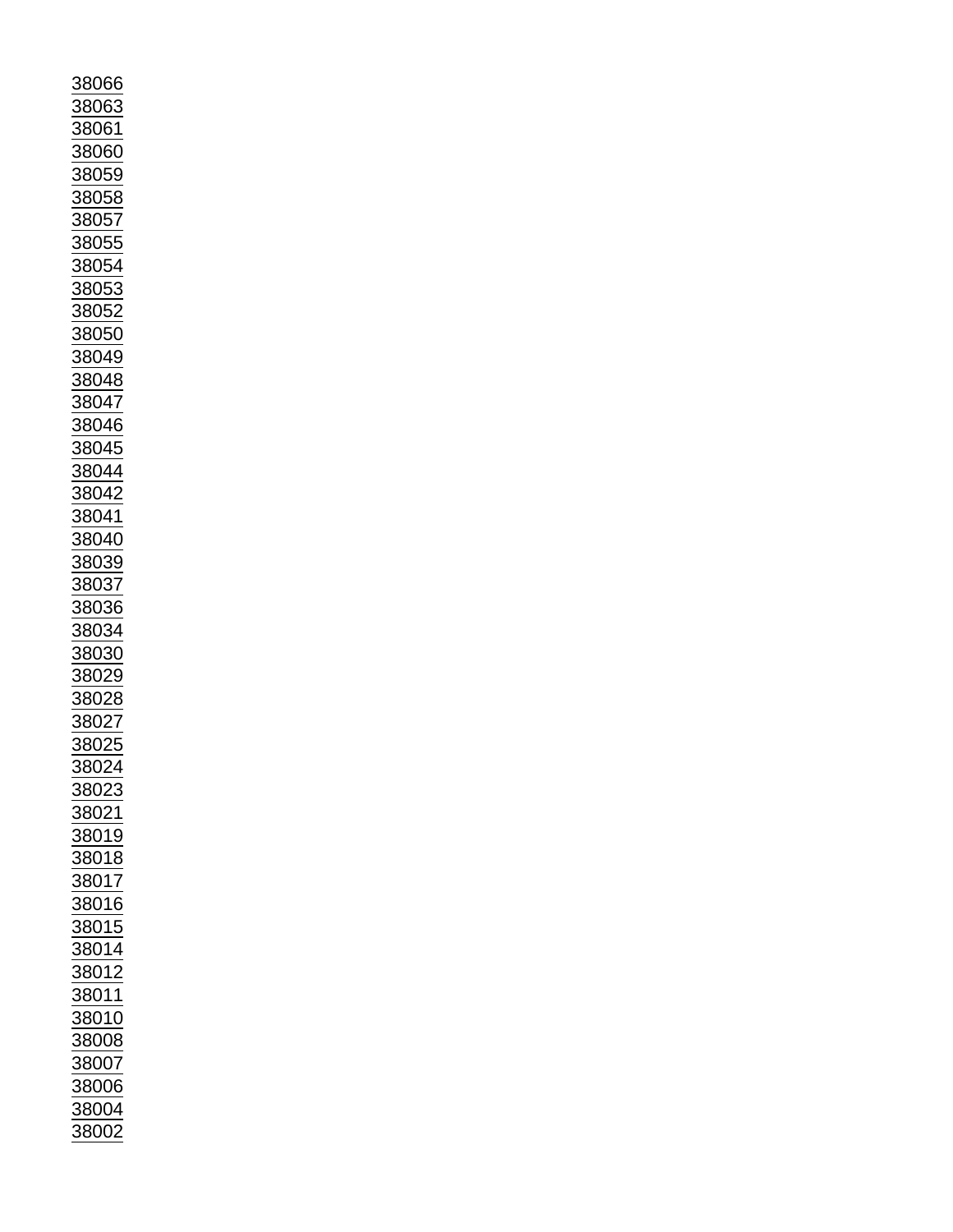| 8001                                                                                                                                                                                                        |
|-------------------------------------------------------------------------------------------------------------------------------------------------------------------------------------------------------------|
| <u>87998</u>                                                                                                                                                                                                |
|                                                                                                                                                                                                             |
|                                                                                                                                                                                                             |
|                                                                                                                                                                                                             |
|                                                                                                                                                                                                             |
|                                                                                                                                                                                                             |
|                                                                                                                                                                                                             |
|                                                                                                                                                                                                             |
|                                                                                                                                                                                                             |
|                                                                                                                                                                                                             |
|                                                                                                                                                                                                             |
|                                                                                                                                                                                                             |
|                                                                                                                                                                                                             |
|                                                                                                                                                                                                             |
|                                                                                                                                                                                                             |
|                                                                                                                                                                                                             |
|                                                                                                                                                                                                             |
|                                                                                                                                                                                                             |
|                                                                                                                                                                                                             |
|                                                                                                                                                                                                             |
|                                                                                                                                                                                                             |
|                                                                                                                                                                                                             |
|                                                                                                                                                                                                             |
|                                                                                                                                                                                                             |
|                                                                                                                                                                                                             |
|                                                                                                                                                                                                             |
|                                                                                                                                                                                                             |
| 37996<br>37996<br>37996<br>37996<br>37996<br>37938<br>37938<br>37933<br>37933<br>37933<br>37928<br>37922<br>37922<br>37922<br>37922<br>37922<br>37922<br>37922<br>37922<br>37922<br>37922<br>37922<br>37922 |
|                                                                                                                                                                                                             |
|                                                                                                                                                                                                             |
|                                                                                                                                                                                                             |
|                                                                                                                                                                                                             |
|                                                                                                                                                                                                             |
|                                                                                                                                                                                                             |
|                                                                                                                                                                                                             |
|                                                                                                                                                                                                             |
|                                                                                                                                                                                                             |
|                                                                                                                                                                                                             |
| $\frac{1}{2}$<br>$\frac{909}{ }$                                                                                                                                                                            |
|                                                                                                                                                                                                             |
| 37902<br>37901                                                                                                                                                                                              |
|                                                                                                                                                                                                             |
|                                                                                                                                                                                                             |
|                                                                                                                                                                                                             |
| 37901<br>37892<br>37891<br>37888<br>37888<br>37887<br>37886                                                                                                                                                 |
|                                                                                                                                                                                                             |
|                                                                                                                                                                                                             |
|                                                                                                                                                                                                             |
|                                                                                                                                                                                                             |
|                                                                                                                                                                                                             |
|                                                                                                                                                                                                             |
|                                                                                                                                                                                                             |
|                                                                                                                                                                                                             |
|                                                                                                                                                                                                             |
|                                                                                                                                                                                                             |
|                                                                                                                                                                                                             |
| <u>91999</u><br>37885<br>37882<br>37881<br>37879<br>37878<br>37877<br>37877                                                                                                                                 |
|                                                                                                                                                                                                             |
|                                                                                                                                                                                                             |
|                                                                                                                                                                                                             |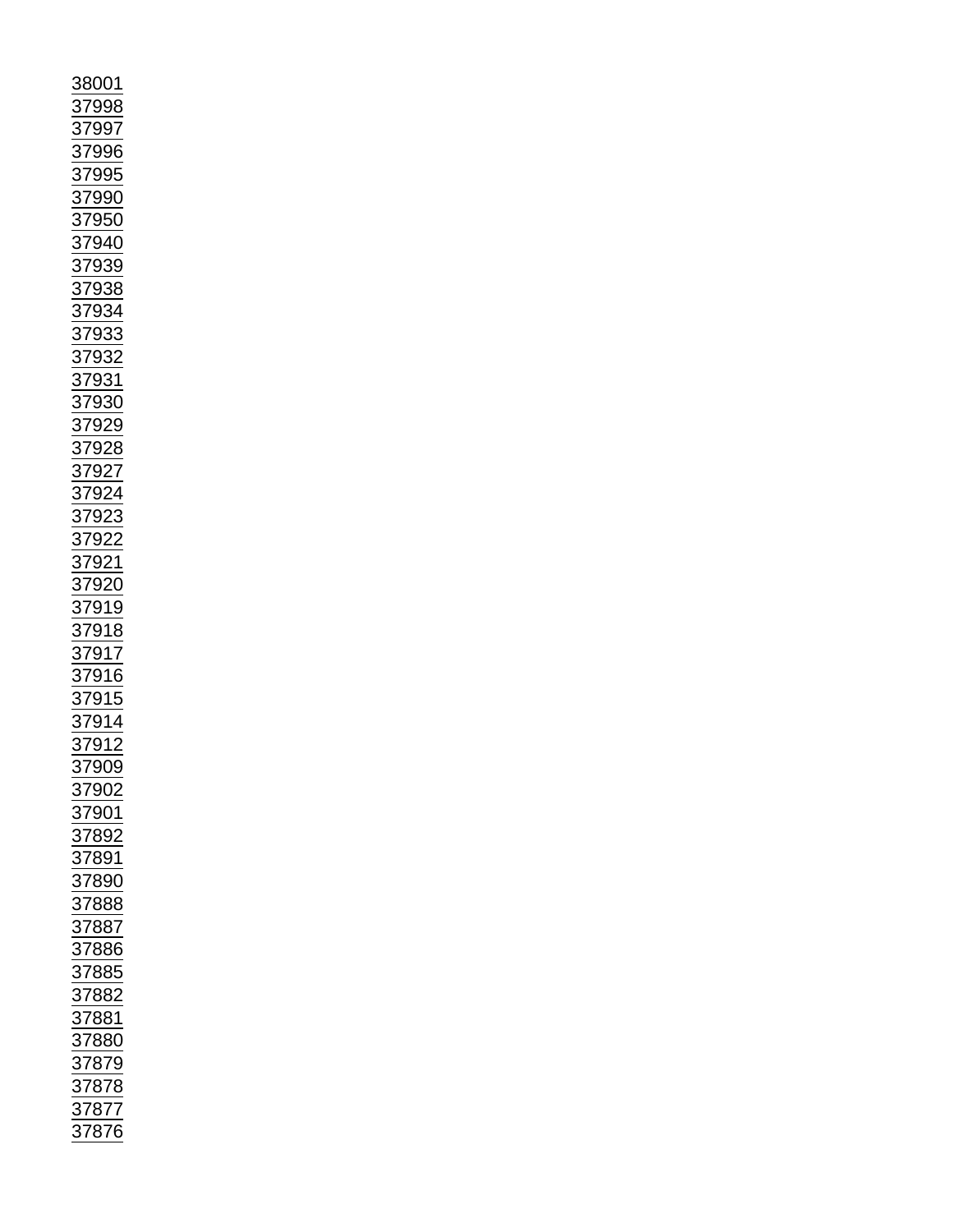| 3787<br>4                                                                                                                                                                                                                                                         |
|-------------------------------------------------------------------------------------------------------------------------------------------------------------------------------------------------------------------------------------------------------------------|
|                                                                                                                                                                                                                                                                   |
|                                                                                                                                                                                                                                                                   |
|                                                                                                                                                                                                                                                                   |
|                                                                                                                                                                                                                                                                   |
|                                                                                                                                                                                                                                                                   |
|                                                                                                                                                                                                                                                                   |
|                                                                                                                                                                                                                                                                   |
|                                                                                                                                                                                                                                                                   |
|                                                                                                                                                                                                                                                                   |
|                                                                                                                                                                                                                                                                   |
|                                                                                                                                                                                                                                                                   |
|                                                                                                                                                                                                                                                                   |
|                                                                                                                                                                                                                                                                   |
|                                                                                                                                                                                                                                                                   |
|                                                                                                                                                                                                                                                                   |
|                                                                                                                                                                                                                                                                   |
|                                                                                                                                                                                                                                                                   |
|                                                                                                                                                                                                                                                                   |
| 37873<br>37872<br>37872<br>37870<br>37868<br>37866<br>37866<br>37863<br>37863<br>37862<br>37852<br>37852<br>37852<br>37852<br>37852<br>37854<br>37844<br>37844<br>37844<br>37844<br>37854<br>37854<br>37854<br>37854<br>37854<br>37854<br>37854<br>37854<br>37854 |
|                                                                                                                                                                                                                                                                   |
|                                                                                                                                                                                                                                                                   |
|                                                                                                                                                                                                                                                                   |
|                                                                                                                                                                                                                                                                   |
|                                                                                                                                                                                                                                                                   |
|                                                                                                                                                                                                                                                                   |
|                                                                                                                                                                                                                                                                   |
|                                                                                                                                                                                                                                                                   |
|                                                                                                                                                                                                                                                                   |
|                                                                                                                                                                                                                                                                   |
|                                                                                                                                                                                                                                                                   |
|                                                                                                                                                                                                                                                                   |
|                                                                                                                                                                                                                                                                   |
|                                                                                                                                                                                                                                                                   |
|                                                                                                                                                                                                                                                                   |
|                                                                                                                                                                                                                                                                   |
|                                                                                                                                                                                                                                                                   |
|                                                                                                                                                                                                                                                                   |
|                                                                                                                                                                                                                                                                   |
|                                                                                                                                                                                                                                                                   |
|                                                                                                                                                                                                                                                                   |
|                                                                                                                                                                                                                                                                   |
|                                                                                                                                                                                                                                                                   |
| <u>37829</u>                                                                                                                                                                                                                                                      |
|                                                                                                                                                                                                                                                                   |
|                                                                                                                                                                                                                                                                   |
|                                                                                                                                                                                                                                                                   |
|                                                                                                                                                                                                                                                                   |
|                                                                                                                                                                                                                                                                   |
|                                                                                                                                                                                                                                                                   |
|                                                                                                                                                                                                                                                                   |
|                                                                                                                                                                                                                                                                   |
|                                                                                                                                                                                                                                                                   |
|                                                                                                                                                                                                                                                                   |
|                                                                                                                                                                                                                                                                   |
|                                                                                                                                                                                                                                                                   |
|                                                                                                                                                                                                                                                                   |
|                                                                                                                                                                                                                                                                   |
|                                                                                                                                                                                                                                                                   |
|                                                                                                                                                                                                                                                                   |
|                                                                                                                                                                                                                                                                   |
|                                                                                                                                                                                                                                                                   |
|                                                                                                                                                                                                                                                                   |
|                                                                                                                                                                                                                                                                   |
|                                                                                                                                                                                                                                                                   |
| 37828<br>37825<br>37825<br>37822<br>37822<br>37822<br>37820<br>37818<br>37815<br>37815<br>37813<br>37813<br>37813<br>37813                                                                                                                                        |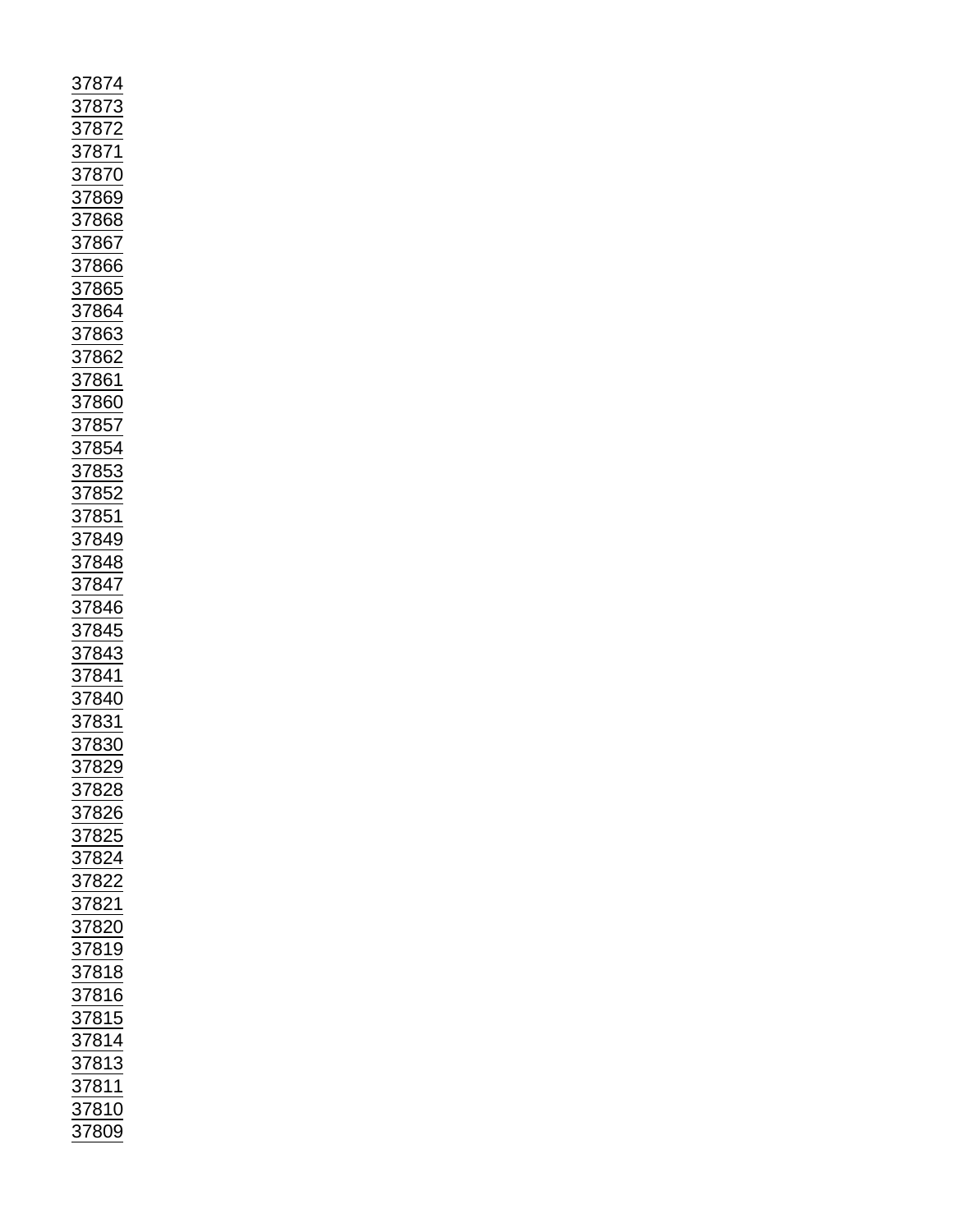| $\frac{37807}{378004} \underline{37803} \underline{37802} \underline{37802} \underline{37802} \underline{37802} \underline{37802} \underline{37802} \underline{37802} \underline{37802} \underline{377774} \underline{377772} \underline{377772} \underline{377772} \underline{3777769} \underline{3777666} \underline{377666} \underline{377662} \underline{377762} \underline{377762} \underline{377762} \underline{377755} \$ |
|----------------------------------------------------------------------------------------------------------------------------------------------------------------------------------------------------------------------------------------------------------------------------------------------------------------------------------------------------------------------------------------------------------------------------------|
|                                                                                                                                                                                                                                                                                                                                                                                                                                  |
|                                                                                                                                                                                                                                                                                                                                                                                                                                  |
|                                                                                                                                                                                                                                                                                                                                                                                                                                  |
|                                                                                                                                                                                                                                                                                                                                                                                                                                  |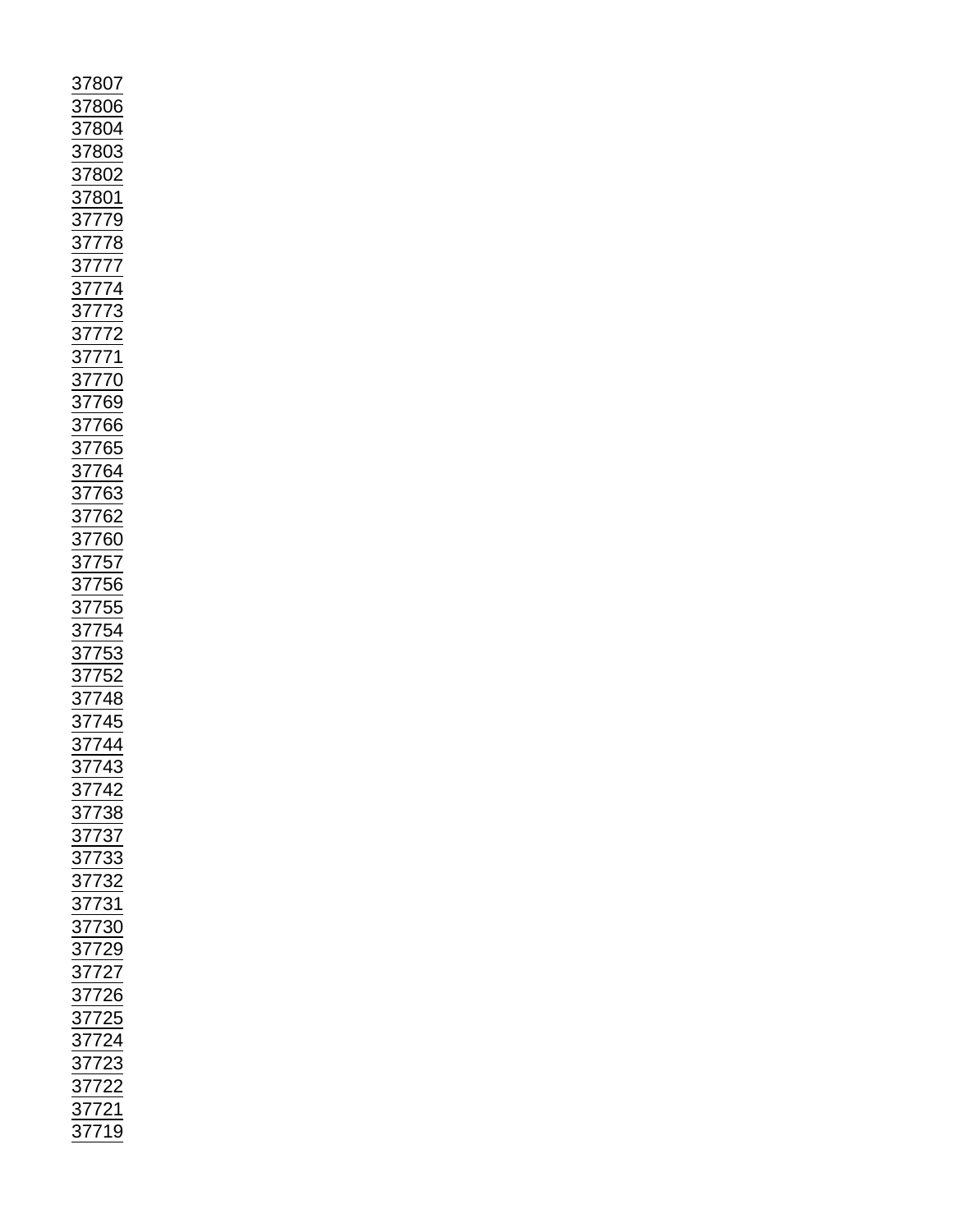|  | Ĩ | $\frac{17}{1}$                                                                                                                                                                                                                     |  |
|--|---|------------------------------------------------------------------------------------------------------------------------------------------------------------------------------------------------------------------------------------|--|
|  |   |                                                                                                                                                                                                                                    |  |
|  |   |                                                                                                                                                                                                                                    |  |
|  |   |                                                                                                                                                                                                                                    |  |
|  |   |                                                                                                                                                                                                                                    |  |
|  |   |                                                                                                                                                                                                                                    |  |
|  |   |                                                                                                                                                                                                                                    |  |
|  |   |                                                                                                                                                                                                                                    |  |
|  |   |                                                                                                                                                                                                                                    |  |
|  |   |                                                                                                                                                                                                                                    |  |
|  |   |                                                                                                                                                                                                                                    |  |
|  |   |                                                                                                                                                                                                                                    |  |
|  |   |                                                                                                                                                                                                                                    |  |
|  |   |                                                                                                                                                                                                                                    |  |
|  |   |                                                                                                                                                                                                                                    |  |
|  |   |                                                                                                                                                                                                                                    |  |
|  |   |                                                                                                                                                                                                                                    |  |
|  |   |                                                                                                                                                                                                                                    |  |
|  |   |                                                                                                                                                                                                                                    |  |
|  |   |                                                                                                                                                                                                                                    |  |
|  |   |                                                                                                                                                                                                                                    |  |
|  |   |                                                                                                                                                                                                                                    |  |
|  |   |                                                                                                                                                                                                                                    |  |
|  |   |                                                                                                                                                                                                                                    |  |
|  |   |                                                                                                                                                                                                                                    |  |
|  |   |                                                                                                                                                                                                                                    |  |
|  |   |                                                                                                                                                                                                                                    |  |
|  |   |                                                                                                                                                                                                                                    |  |
|  |   | 37716<br>37715<br>37715<br>37713 37710<br>37711 37710<br>37710 37705<br>37705<br>37705<br>376892<br>376883<br>376883<br>376883<br>376883<br>376883<br>376883<br>376883<br>376883<br>376883<br>376883<br>376883<br>376883<br>376883 |  |
|  |   |                                                                                                                                                                                                                                    |  |
|  |   |                                                                                                                                                                                                                                    |  |
|  |   |                                                                                                                                                                                                                                    |  |
|  |   |                                                                                                                                                                                                                                    |  |
|  |   |                                                                                                                                                                                                                                    |  |
|  |   |                                                                                                                                                                                                                                    |  |
|  |   |                                                                                                                                                                                                                                    |  |
|  |   |                                                                                                                                                                                                                                    |  |
|  |   |                                                                                                                                                                                                                                    |  |
|  |   |                                                                                                                                                                                                                                    |  |
|  |   |                                                                                                                                                                                                                                    |  |
|  |   |                                                                                                                                                                                                                                    |  |
|  |   |                                                                                                                                                                                                                                    |  |
|  |   |                                                                                                                                                                                                                                    |  |
|  |   |                                                                                                                                                                                                                                    |  |
|  |   |                                                                                                                                                                                                                                    |  |
|  |   | 37659<br>37658<br>37657<br>37656<br>37645<br>37644<br>37643<br>37642<br>37642<br>37625<br>37625<br>37621<br>37621<br>37621<br>37621<br>37621<br>37621<br>37621                                                                     |  |
|  |   |                                                                                                                                                                                                                                    |  |
|  |   |                                                                                                                                                                                                                                    |  |
|  |   |                                                                                                                                                                                                                                    |  |
|  |   |                                                                                                                                                                                                                                    |  |
|  |   |                                                                                                                                                                                                                                    |  |
|  |   |                                                                                                                                                                                                                                    |  |
|  |   |                                                                                                                                                                                                                                    |  |
|  |   |                                                                                                                                                                                                                                    |  |
|  |   |                                                                                                                                                                                                                                    |  |
|  |   |                                                                                                                                                                                                                                    |  |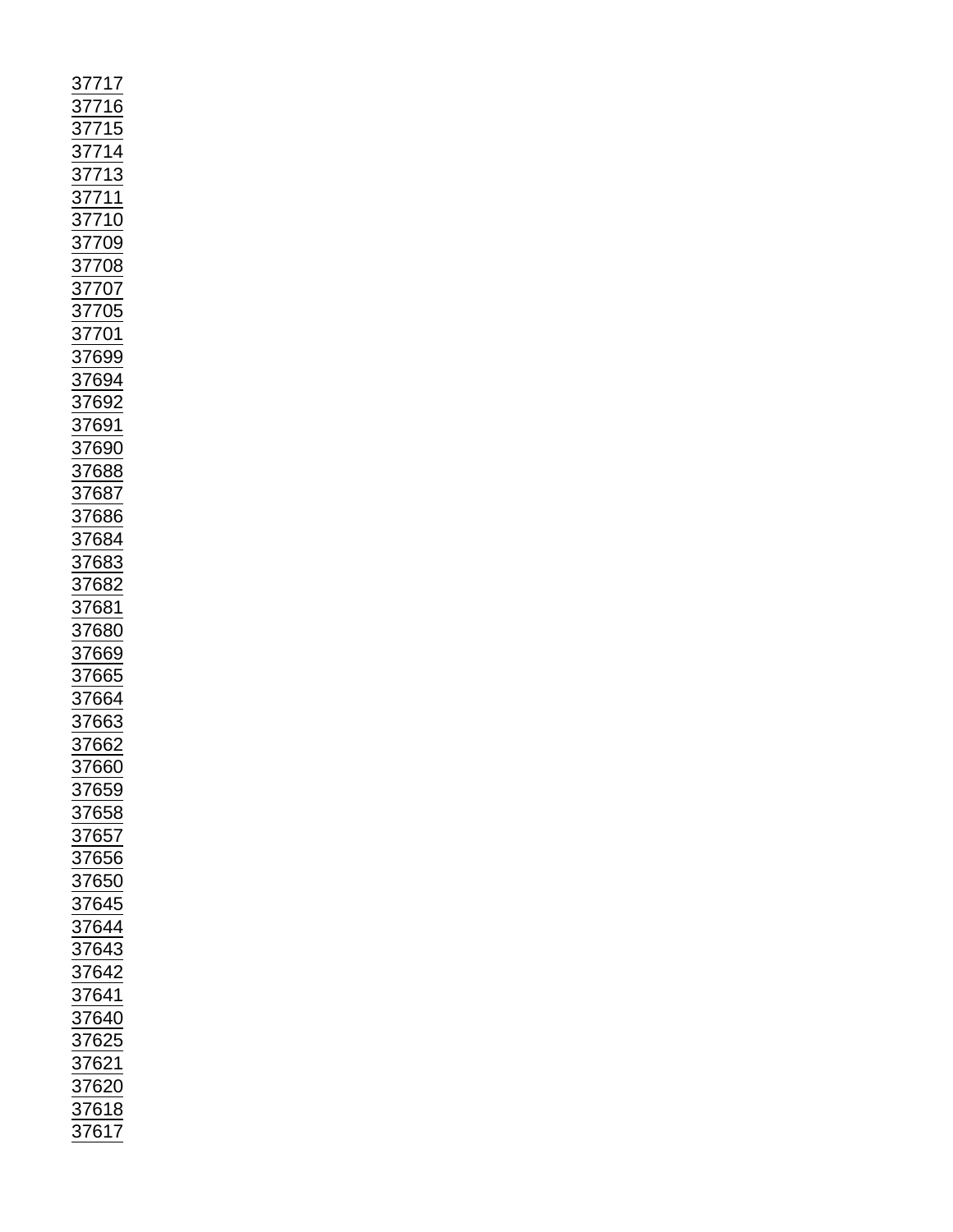| <u>37616</u>                                                                                                                        |
|-------------------------------------------------------------------------------------------------------------------------------------|
|                                                                                                                                     |
|                                                                                                                                     |
|                                                                                                                                     |
|                                                                                                                                     |
|                                                                                                                                     |
| $\frac{\frac{1}{37615}}{\frac{37614}{37605}}$                                                                                       |
| $\frac{1}{87602}$                                                                                                                   |
|                                                                                                                                     |
|                                                                                                                                     |
|                                                                                                                                     |
|                                                                                                                                     |
|                                                                                                                                     |
|                                                                                                                                     |
|                                                                                                                                     |
|                                                                                                                                     |
|                                                                                                                                     |
|                                                                                                                                     |
|                                                                                                                                     |
|                                                                                                                                     |
|                                                                                                                                     |
|                                                                                                                                     |
|                                                                                                                                     |
|                                                                                                                                     |
|                                                                                                                                     |
|                                                                                                                                     |
|                                                                                                                                     |
|                                                                                                                                     |
|                                                                                                                                     |
|                                                                                                                                     |
|                                                                                                                                     |
|                                                                                                                                     |
|                                                                                                                                     |
|                                                                                                                                     |
|                                                                                                                                     |
|                                                                                                                                     |
|                                                                                                                                     |
|                                                                                                                                     |
|                                                                                                                                     |
|                                                                                                                                     |
|                                                                                                                                     |
| 397                                                                                                                                 |
| $\frac{37}{2}$                                                                                                                      |
|                                                                                                                                     |
|                                                                                                                                     |
|                                                                                                                                     |
|                                                                                                                                     |
|                                                                                                                                     |
|                                                                                                                                     |
|                                                                                                                                     |
|                                                                                                                                     |
|                                                                                                                                     |
|                                                                                                                                     |
|                                                                                                                                     |
|                                                                                                                                     |
|                                                                                                                                     |
|                                                                                                                                     |
|                                                                                                                                     |
|                                                                                                                                     |
|                                                                                                                                     |
|                                                                                                                                     |
|                                                                                                                                     |
|                                                                                                                                     |
| 37396<br>37394<br>37391<br>37389<br>37388<br>37385<br>37382<br>37382<br>37382<br>37382<br>37382<br>37378<br>37377<br>37377<br>37377 |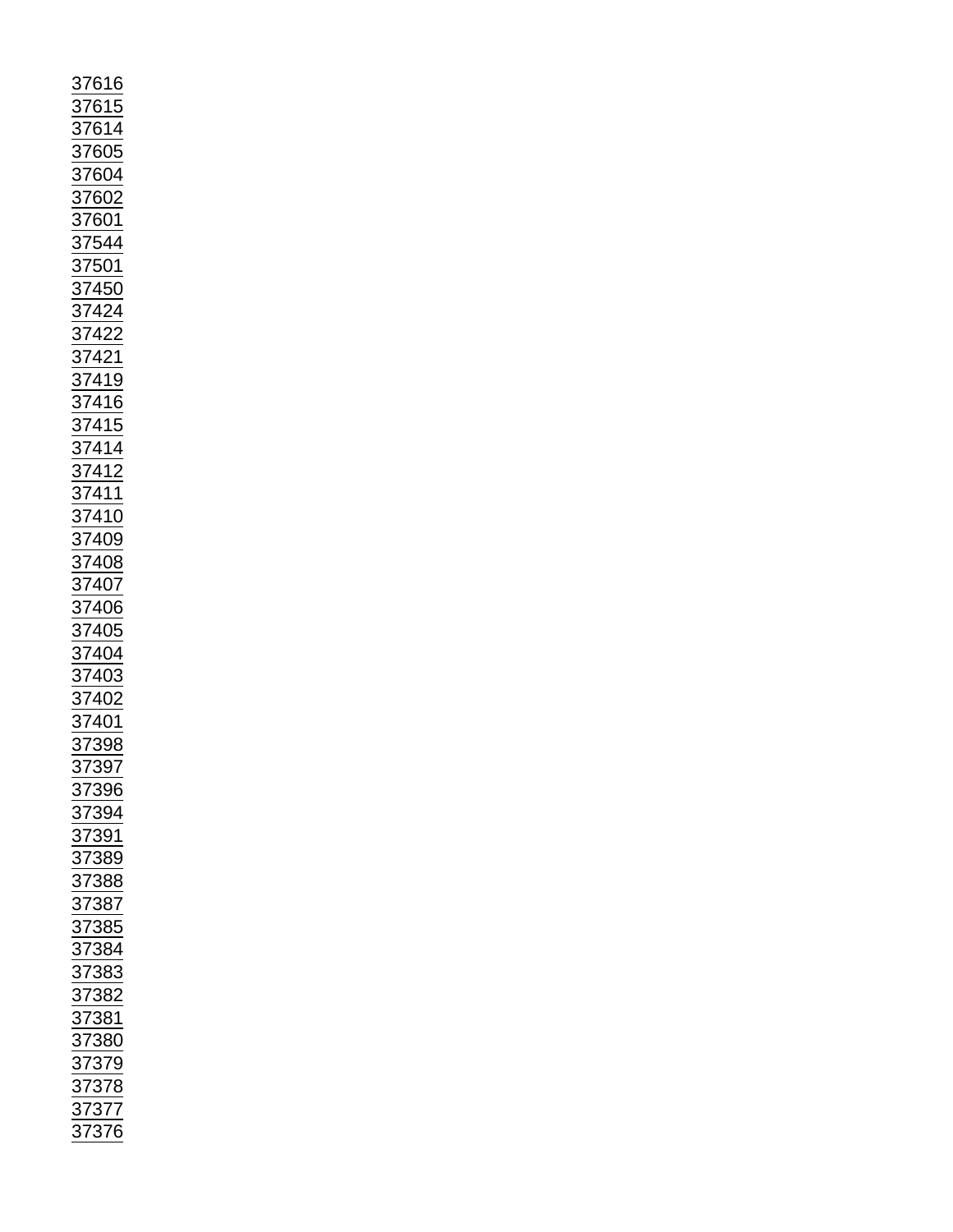| 37375<br>37374<br>3737371<br>3737370<br>3737369<br>37366<br>37366<br>37366<br>37362<br>37362<br>37355<br>37355<br>37355<br>37355<br>37355<br>37355<br>37355<br>37355<br>37355<br>37355<br>37355<br>37355<br>37355<br>37355<br>37355<br>37355<br>37355<br>37355<br>37355<br>37355<br>37355<br>37355 |  |
|----------------------------------------------------------------------------------------------------------------------------------------------------------------------------------------------------------------------------------------------------------------------------------------------------|--|
|                                                                                                                                                                                                                                                                                                    |  |
|                                                                                                                                                                                                                                                                                                    |  |
|                                                                                                                                                                                                                                                                                                    |  |
|                                                                                                                                                                                                                                                                                                    |  |
|                                                                                                                                                                                                                                                                                                    |  |
|                                                                                                                                                                                                                                                                                                    |  |
|                                                                                                                                                                                                                                                                                                    |  |
|                                                                                                                                                                                                                                                                                                    |  |
|                                                                                                                                                                                                                                                                                                    |  |
|                                                                                                                                                                                                                                                                                                    |  |
|                                                                                                                                                                                                                                                                                                    |  |
|                                                                                                                                                                                                                                                                                                    |  |
|                                                                                                                                                                                                                                                                                                    |  |
|                                                                                                                                                                                                                                                                                                    |  |
|                                                                                                                                                                                                                                                                                                    |  |
|                                                                                                                                                                                                                                                                                                    |  |
|                                                                                                                                                                                                                                                                                                    |  |
|                                                                                                                                                                                                                                                                                                    |  |
|                                                                                                                                                                                                                                                                                                    |  |
|                                                                                                                                                                                                                                                                                                    |  |
|                                                                                                                                                                                                                                                                                                    |  |
|                                                                                                                                                                                                                                                                                                    |  |
|                                                                                                                                                                                                                                                                                                    |  |
|                                                                                                                                                                                                                                                                                                    |  |
|                                                                                                                                                                                                                                                                                                    |  |
|                                                                                                                                                                                                                                                                                                    |  |
|                                                                                                                                                                                                                                                                                                    |  |
|                                                                                                                                                                                                                                                                                                    |  |
|                                                                                                                                                                                                                                                                                                    |  |
|                                                                                                                                                                                                                                                                                                    |  |
|                                                                                                                                                                                                                                                                                                    |  |
|                                                                                                                                                                                                                                                                                                    |  |
| 37340<br>37339<br>37338<br>37338<br>37335<br>37335<br>37333<br>37332<br>37332<br>37322<br>37322<br>37322<br>37322<br>37322<br>37322<br>37322                                                                                                                                                       |  |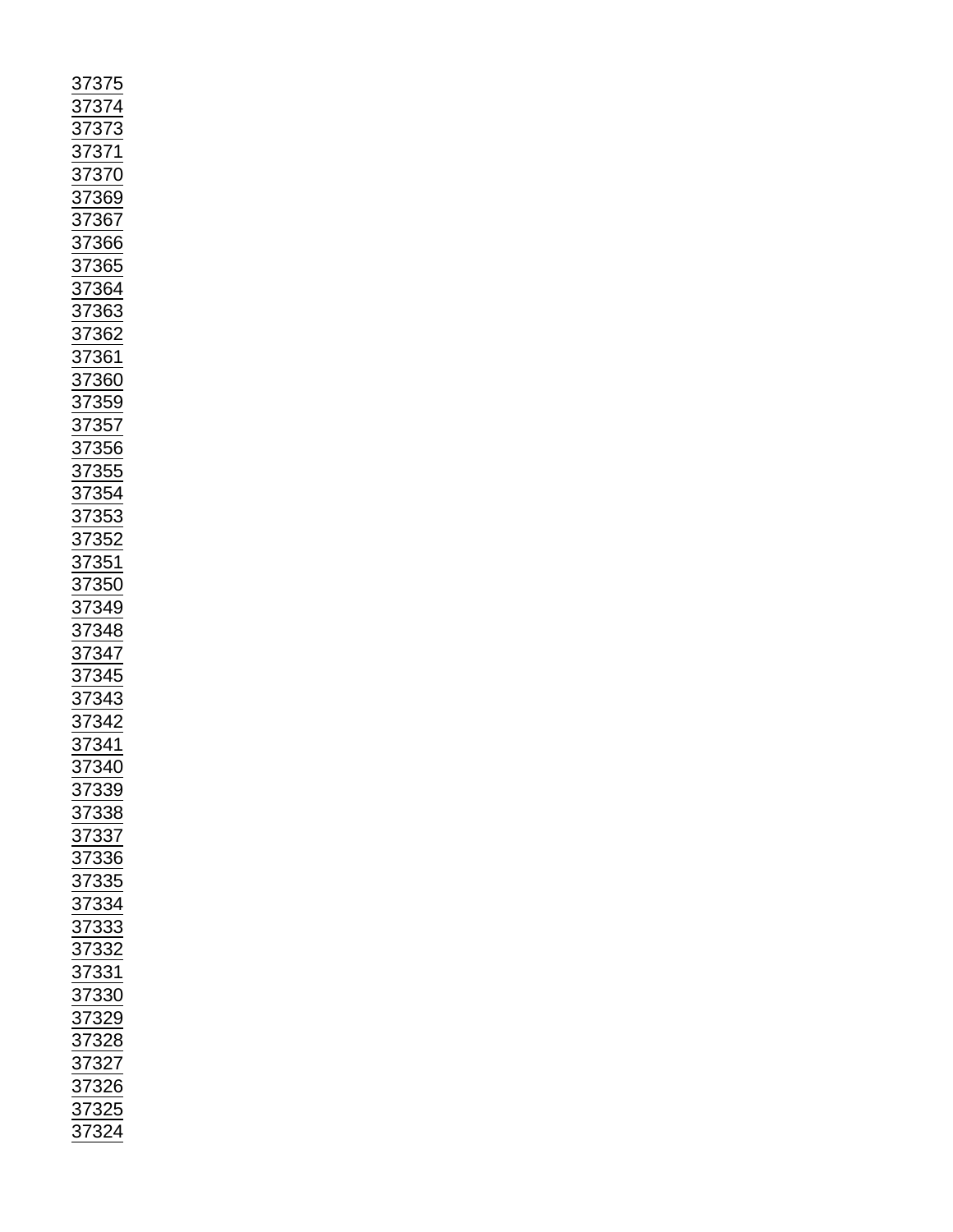| <u>323</u>     |  |
|----------------|--|
| $\frac{37}{2}$ |  |
|                |  |
|                |  |
|                |  |
|                |  |
|                |  |
|                |  |
|                |  |
|                |  |
|                |  |
|                |  |
|                |  |
|                |  |
|                |  |
|                |  |
|                |  |
|                |  |
|                |  |
|                |  |
|                |  |
|                |  |
|                |  |
|                |  |
|                |  |
|                |  |
|                |  |
|                |  |
|                |  |
|                |  |
|                |  |
|                |  |
|                |  |
|                |  |
|                |  |
|                |  |
|                |  |
|                |  |
|                |  |
|                |  |
|                |  |
|                |  |
|                |  |
|                |  |
|                |  |
|                |  |
|                |  |
|                |  |
|                |  |
|                |  |
|                |  |
|                |  |
|                |  |
|                |  |
|                |  |
|                |  |
|                |  |
|                |  |
|                |  |
|                |  |
|                |  |
|                |  |
|                |  |
|                |  |
|                |  |
|                |  |
|                |  |
|                |  |
|                |  |
|                |  |
|                |  |
|                |  |
|                |  |
|                |  |
|                |  |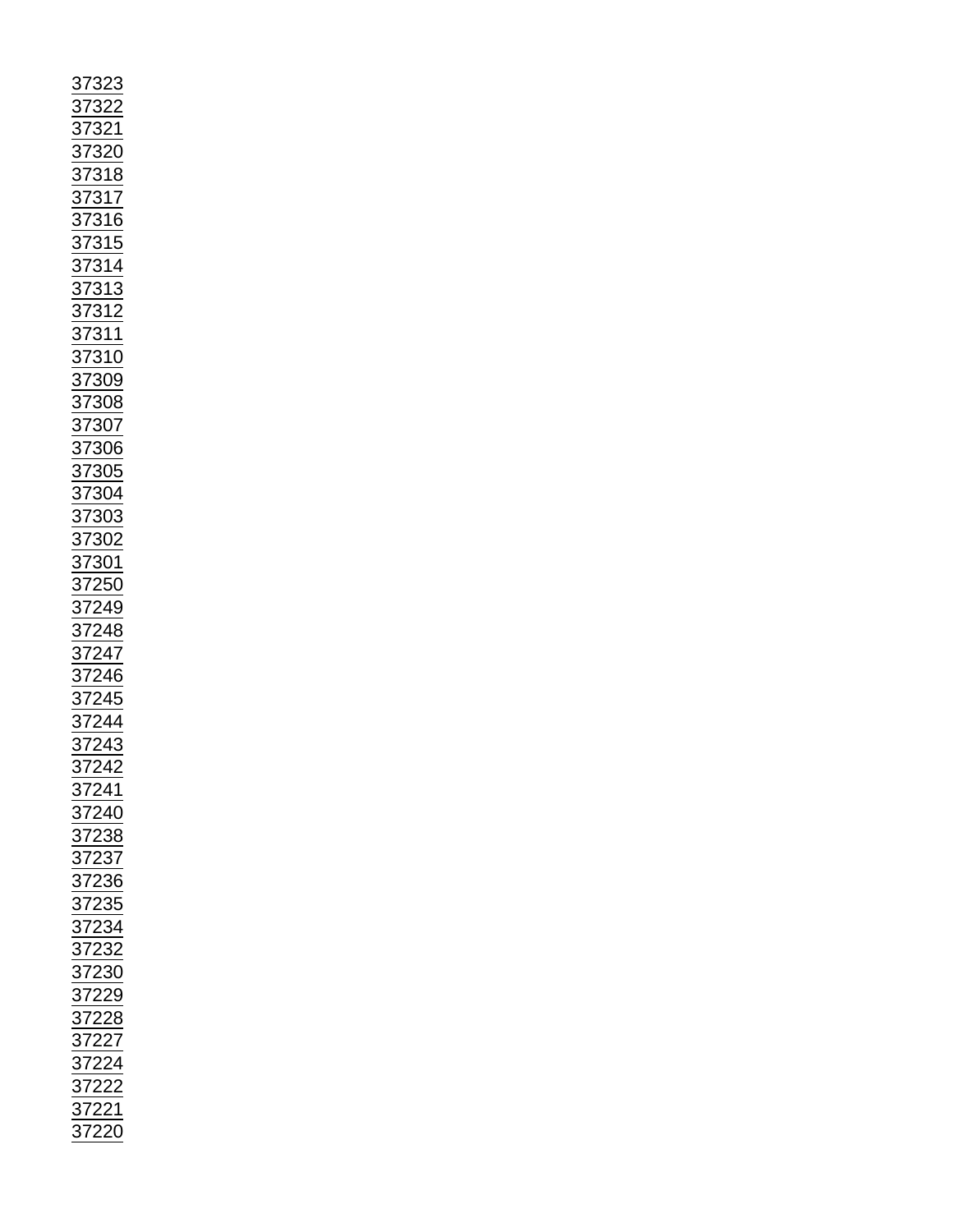|                                                                                                                                                                                                                                                          |                |               | <u> 19</u> |   |  |
|----------------------------------------------------------------------------------------------------------------------------------------------------------------------------------------------------------------------------------------------------------|----------------|---------------|------------|---|--|
|                                                                                                                                                                                                                                                          | $\frac{37}{7}$ |               |            |   |  |
|                                                                                                                                                                                                                                                          | $\frac{37}{2}$ |               | <u>1</u>   | ξ |  |
|                                                                                                                                                                                                                                                          |                |               |            |   |  |
|                                                                                                                                                                                                                                                          |                |               |            |   |  |
|                                                                                                                                                                                                                                                          |                |               |            |   |  |
|                                                                                                                                                                                                                                                          |                |               |            |   |  |
|                                                                                                                                                                                                                                                          |                |               |            |   |  |
|                                                                                                                                                                                                                                                          |                |               |            |   |  |
|                                                                                                                                                                                                                                                          |                |               |            |   |  |
|                                                                                                                                                                                                                                                          |                |               |            |   |  |
|                                                                                                                                                                                                                                                          |                |               |            |   |  |
|                                                                                                                                                                                                                                                          |                |               |            |   |  |
|                                                                                                                                                                                                                                                          |                |               |            |   |  |
|                                                                                                                                                                                                                                                          |                |               |            |   |  |
|                                                                                                                                                                                                                                                          |                |               |            |   |  |
|                                                                                                                                                                                                                                                          |                |               |            |   |  |
|                                                                                                                                                                                                                                                          |                |               |            |   |  |
|                                                                                                                                                                                                                                                          |                |               |            |   |  |
|                                                                                                                                                                                                                                                          |                |               |            |   |  |
|                                                                                                                                                                                                                                                          |                |               |            |   |  |
|                                                                                                                                                                                                                                                          |                |               |            |   |  |
|                                                                                                                                                                                                                                                          |                |               |            |   |  |
|                                                                                                                                                                                                                                                          |                |               |            |   |  |
|                                                                                                                                                                                                                                                          |                |               |            |   |  |
|                                                                                                                                                                                                                                                          |                |               |            |   |  |
|                                                                                                                                                                                                                                                          |                |               |            |   |  |
|                                                                                                                                                                                                                                                          |                |               |            |   |  |
|                                                                                                                                                                                                                                                          |                |               |            |   |  |
|                                                                                                                                                                                                                                                          |                |               |            |   |  |
|                                                                                                                                                                                                                                                          |                |               |            |   |  |
|                                                                                                                                                                                                                                                          |                |               |            |   |  |
|                                                                                                                                                                                                                                                          |                |               |            |   |  |
|                                                                                                                                                                                                                                                          |                |               |            |   |  |
|                                                                                                                                                                                                                                                          |                |               |            |   |  |
|                                                                                                                                                                                                                                                          |                |               |            |   |  |
|                                                                                                                                                                                                                                                          |                |               |            |   |  |
|                                                                                                                                                                                                                                                          |                |               |            |   |  |
|                                                                                                                                                                                                                                                          |                |               |            |   |  |
|                                                                                                                                                                                                                                                          |                |               |            |   |  |
|                                                                                                                                                                                                                                                          |                |               |            |   |  |
|                                                                                                                                                                                                                                                          |                |               |            |   |  |
|                                                                                                                                                                                                                                                          |                |               |            |   |  |
|                                                                                                                                                                                                                                                          |                |               |            |   |  |
|                                                                                                                                                                                                                                                          |                |               |            |   |  |
|                                                                                                                                                                                                                                                          |                |               |            |   |  |
|                                                                                                                                                                                                                                                          |                |               |            |   |  |
|                                                                                                                                                                                                                                                          |                |               |            |   |  |
|                                                                                                                                                                                                                                                          |                |               |            |   |  |
|                                                                                                                                                                                                                                                          |                |               |            |   |  |
|                                                                                                                                                                                                                                                          |                |               |            |   |  |
|                                                                                                                                                                                                                                                          |                |               |            |   |  |
|                                                                                                                                                                                                                                                          |                |               |            |   |  |
|                                                                                                                                                                                                                                                          |                |               |            |   |  |
|                                                                                                                                                                                                                                                          |                |               |            |   |  |
|                                                                                                                                                                                                                                                          |                |               |            |   |  |
|                                                                                                                                                                                                                                                          |                |               |            |   |  |
|                                                                                                                                                                                                                                                          |                |               |            |   |  |
|                                                                                                                                                                                                                                                          |                |               |            |   |  |
|                                                                                                                                                                                                                                                          |                |               |            |   |  |
|                                                                                                                                                                                                                                                          |                |               |            |   |  |
|                                                                                                                                                                                                                                                          |                |               |            |   |  |
| 37216<br>37216<br>37215<br>37214<br>37213<br>37212<br>37210<br>37200<br>37200<br>37200<br>37200<br>37200<br>37200<br>37200<br>37200<br>37200<br>37200<br>37200<br>37200<br>37200<br>37200<br>37200<br>37200<br>37200<br>37200<br>37201<br>37118<br>37118 |                |               |            |   |  |
|                                                                                                                                                                                                                                                          |                | $\frac{1}{2}$ |            |   |  |
|                                                                                                                                                                                                                                                          |                |               |            |   |  |
|                                                                                                                                                                                                                                                          |                |               |            |   |  |
|                                                                                                                                                                                                                                                          |                |               |            |   |  |
|                                                                                                                                                                                                                                                          |                |               |            |   |  |
|                                                                                                                                                                                                                                                          |                |               |            |   |  |
|                                                                                                                                                                                                                                                          |                |               |            |   |  |
|                                                                                                                                                                                                                                                          |                |               |            |   |  |
|                                                                                                                                                                                                                                                          |                |               |            |   |  |
|                                                                                                                                                                                                                                                          |                |               |            |   |  |
|                                                                                                                                                                                                                                                          |                |               |            |   |  |
|                                                                                                                                                                                                                                                          |                |               |            |   |  |
|                                                                                                                                                                                                                                                          |                |               |            |   |  |
|                                                                                                                                                                                                                                                          |                |               |            |   |  |
|                                                                                                                                                                                                                                                          |                |               |            |   |  |
|                                                                                                                                                                                                                                                          |                |               |            |   |  |
|                                                                                                                                                                                                                                                          |                |               |            |   |  |
|                                                                                                                                                                                                                                                          |                |               |            |   |  |
|                                                                                                                                                                                                                                                          |                |               |            |   |  |
|                                                                                                                                                                                                                                                          |                |               |            |   |  |
|                                                                                                                                                                                                                                                          |                |               |            |   |  |
|                                                                                                                                                                                                                                                          |                |               |            |   |  |
|                                                                                                                                                                                                                                                          |                |               |            |   |  |
|                                                                                                                                                                                                                                                          |                |               |            |   |  |
|                                                                                                                                                                                                                                                          |                |               |            |   |  |
|                                                                                                                                                                                                                                                          |                |               |            |   |  |
|                                                                                                                                                                                                                                                          |                |               |            |   |  |
|                                                                                                                                                                                                                                                          |                |               |            |   |  |
|                                                                                                                                                                                                                                                          |                |               |            |   |  |
|                                                                                                                                                                                                                                                          |                |               |            |   |  |
|                                                                                                                                                                                                                                                          |                |               |            |   |  |
| 37179<br>37175<br>37175<br>37174<br>37172<br>37167<br>37165<br>37162<br>37162<br>37162<br>37162<br>37153<br>37153<br>37153                                                                                                                               |                |               |            |   |  |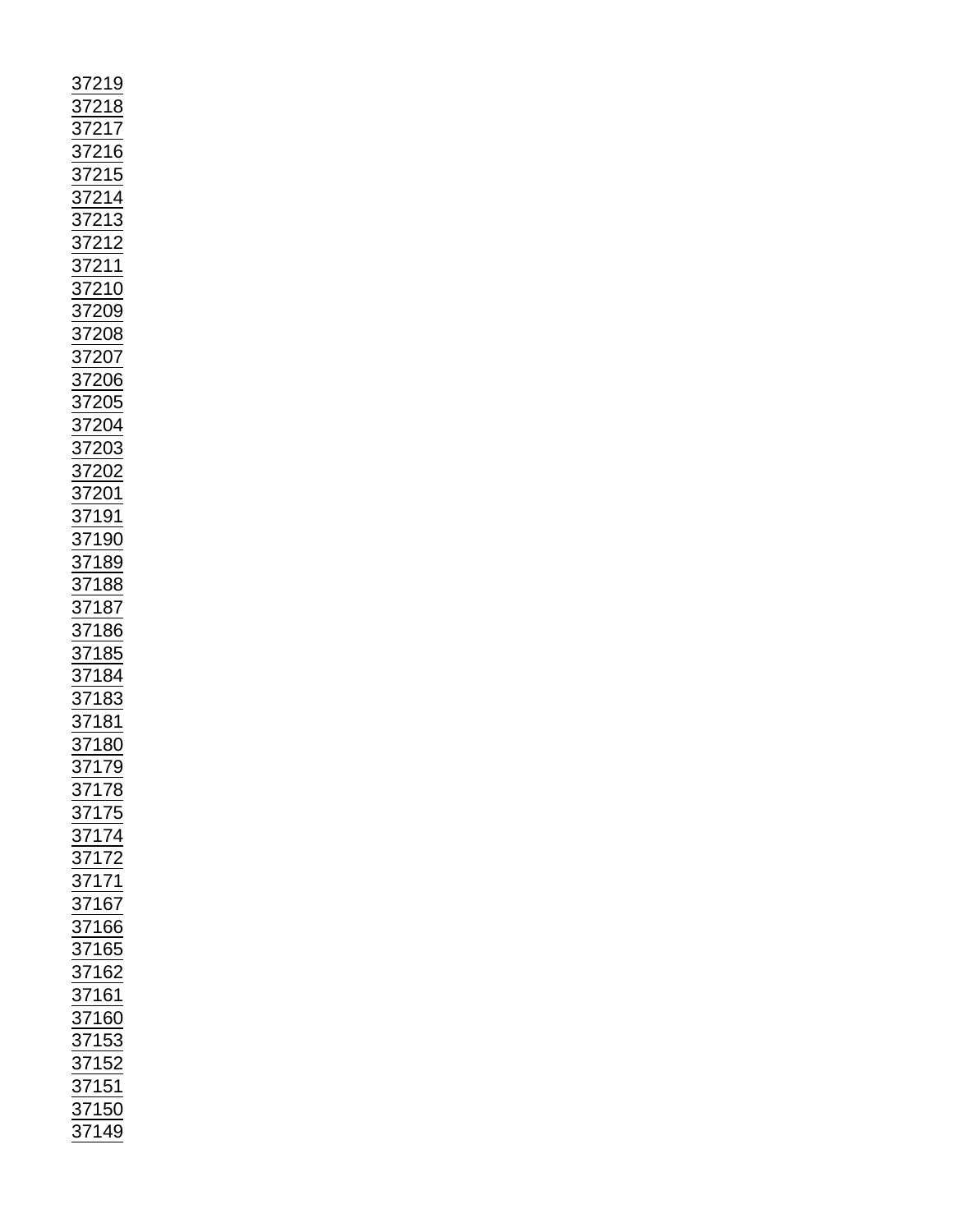| 37148<br>37145<br>371445<br>371442<br>371442<br>371442<br>371442<br>371440<br>37136<br>37136<br>37138<br>37132<br>37132<br>37132<br>37122<br>37122<br>37122<br>37122<br>37122<br>37122<br>37122<br>37122<br>37122<br>37122 |  |  |
|----------------------------------------------------------------------------------------------------------------------------------------------------------------------------------------------------------------------------|--|--|
|                                                                                                                                                                                                                            |  |  |
|                                                                                                                                                                                                                            |  |  |
| 37096<br>37095                                                                                                                                                                                                             |  |  |
|                                                                                                                                                                                                                            |  |  |
| $\frac{1}{37091}$                                                                                                                                                                                                          |  |  |
|                                                                                                                                                                                                                            |  |  |
| $\frac{1}{37090}$                                                                                                                                                                                                          |  |  |
|                                                                                                                                                                                                                            |  |  |
|                                                                                                                                                                                                                            |  |  |
|                                                                                                                                                                                                                            |  |  |
| 37089                                                                                                                                                                                                                      |  |  |
|                                                                                                                                                                                                                            |  |  |
|                                                                                                                                                                                                                            |  |  |
|                                                                                                                                                                                                                            |  |  |
|                                                                                                                                                                                                                            |  |  |
|                                                                                                                                                                                                                            |  |  |
|                                                                                                                                                                                                                            |  |  |
|                                                                                                                                                                                                                            |  |  |
|                                                                                                                                                                                                                            |  |  |
|                                                                                                                                                                                                                            |  |  |
|                                                                                                                                                                                                                            |  |  |
|                                                                                                                                                                                                                            |  |  |
| 37087<br>37086<br>37085<br>37083<br>37082<br>37080<br>37079                                                                                                                                                                |  |  |
|                                                                                                                                                                                                                            |  |  |
| $\frac{37078}{ }$                                                                                                                                                                                                          |  |  |
| 37077                                                                                                                                                                                                                      |  |  |
| 37076                                                                                                                                                                                                                      |  |  |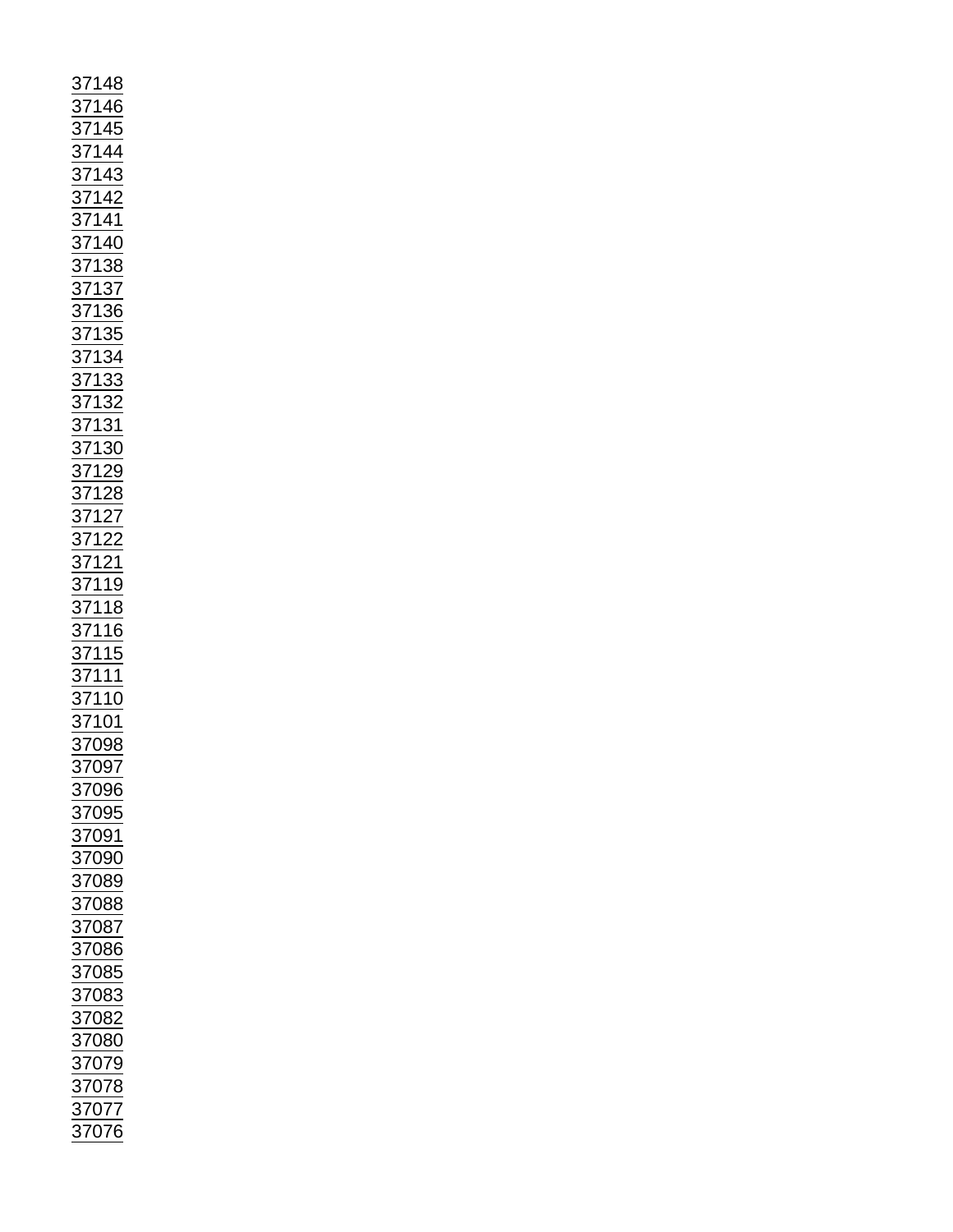| 07<br>37<br>5                                                                          |
|----------------------------------------------------------------------------------------|
|                                                                                        |
| $\overline{07}$<br>$\frac{37}{2}$                                                      |
|                                                                                        |
|                                                                                        |
| $\frac{37}{2}$                                                                         |
|                                                                                        |
| $\frac{37}{2}$                                                                         |
|                                                                                        |
| $\frac{37}{2}$                                                                         |
| 37069                                                                                  |
|                                                                                        |
| 37068                                                                                  |
|                                                                                        |
| $\frac{1}{27}$                                                                         |
| 37066                                                                                  |
|                                                                                        |
|                                                                                        |
|                                                                                        |
|                                                                                        |
|                                                                                        |
|                                                                                        |
|                                                                                        |
|                                                                                        |
| $\frac{1000}{37065}$ $\frac{37064}{37063}$ $\frac{37062}{37060}$ $\frac{37060}{37060}$ |
|                                                                                        |
|                                                                                        |
|                                                                                        |
| 37059<br>37058<br>37057<br>37057                                                       |
|                                                                                        |
|                                                                                        |
| 3705                                                                                   |
|                                                                                        |
| $\frac{37}{2}$                                                                         |
| $\frac{1}{\sqrt{0.055}}$<br>$\frac{1}{\sqrt{0.051}}$<br>$\frac{1}{2}$                  |
|                                                                                        |
| $\frac{37}{2}$                                                                         |
| $\overline{50}$<br>05                                                                  |
| $\frac{37}{2}$                                                                         |
|                                                                                        |
|                                                                                        |
|                                                                                        |
| 37049<br>37048<br>37047                                                                |
|                                                                                        |
| 6<br>$\frac{1}{2}$<br>$\overline{0}$                                                   |
| 4                                                                                      |
| $\overline{\mathbf{z}}$<br>$\overline{0}$                                              |
| 3<br>7043                                                                              |
|                                                                                        |
| 37042                                                                                  |
|                                                                                        |
|                                                                                        |
| 37041<br>37040                                                                         |
|                                                                                        |
|                                                                                        |
|                                                                                        |
|                                                                                        |
|                                                                                        |
| $\frac{37040}{37037}$ $\frac{37036}{7235}$                                             |
|                                                                                        |
|                                                                                        |
|                                                                                        |
|                                                                                        |
|                                                                                        |
|                                                                                        |
|                                                                                        |
|                                                                                        |
|                                                                                        |
|                                                                                        |
|                                                                                        |
|                                                                                        |
|                                                                                        |
|                                                                                        |
|                                                                                        |
|                                                                                        |
| 37035<br>37034<br>37033<br>37032<br>37031<br>37029<br>37028<br>37026<br>37025<br>37024 |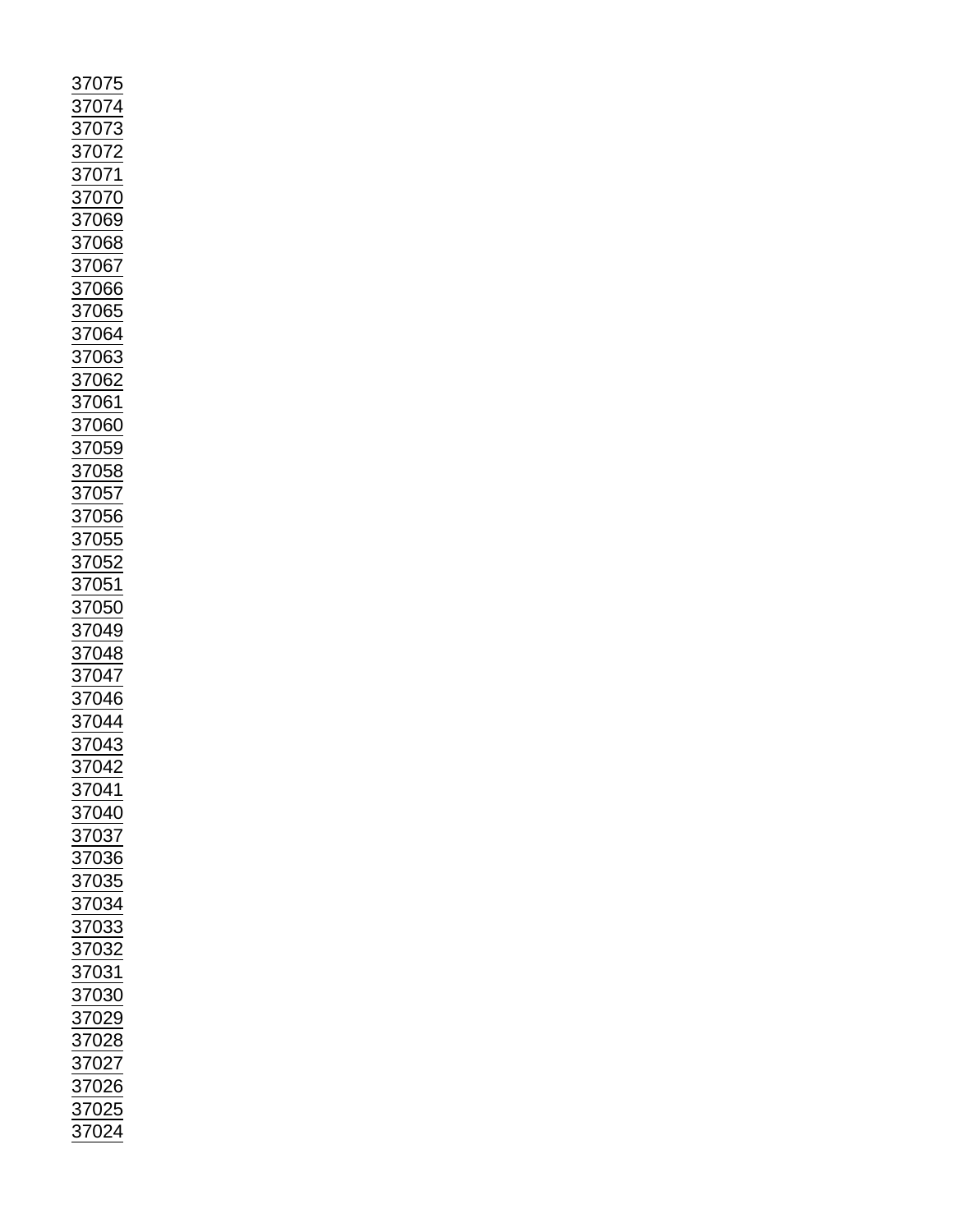| 37023          |
|----------------|
| 37022          |
| 37020          |
| 37019          |
| 37018          |
| 37016          |
| 37015          |
| 37014          |
| 37013          |
| 37012          |
| 37011          |
| 37010          |
| QR Code vCard: |

Contact Address: 23 Parkway Twrs 404 James Robertson Pky Nahville, TN 37243 Contact Phone: 615-532-3390 Tags: [Wilson County](https://www.tals.org/taxonomy/term/158) [Williamson County](https://www.tals.org/taxonomy/term/157) [White County](https://www.tals.org/taxonomy/term/156) [Weakley County](https://www.tals.org/taxonomy/term/155) [Wayne County](https://www.tals.org/taxonomy/term/154) [Washington County](https://www.tals.org/taxonomy/term/153) [Warren County](https://www.tals.org/taxonomy/term/152) [Van Buren County](https://www.tals.org/taxonomy/term/151) [Union County](https://www.tals.org/taxonomy/term/150) [Unicoi County](https://www.tals.org/taxonomy/term/149) [Trousdale County](https://www.tals.org/taxonomy/term/148) [Tipton County](https://www.tals.org/taxonomy/term/147) [Sumner County](https://www.tals.org/taxonomy/term/146) [Sullivan County](https://www.tals.org/taxonomy/term/145)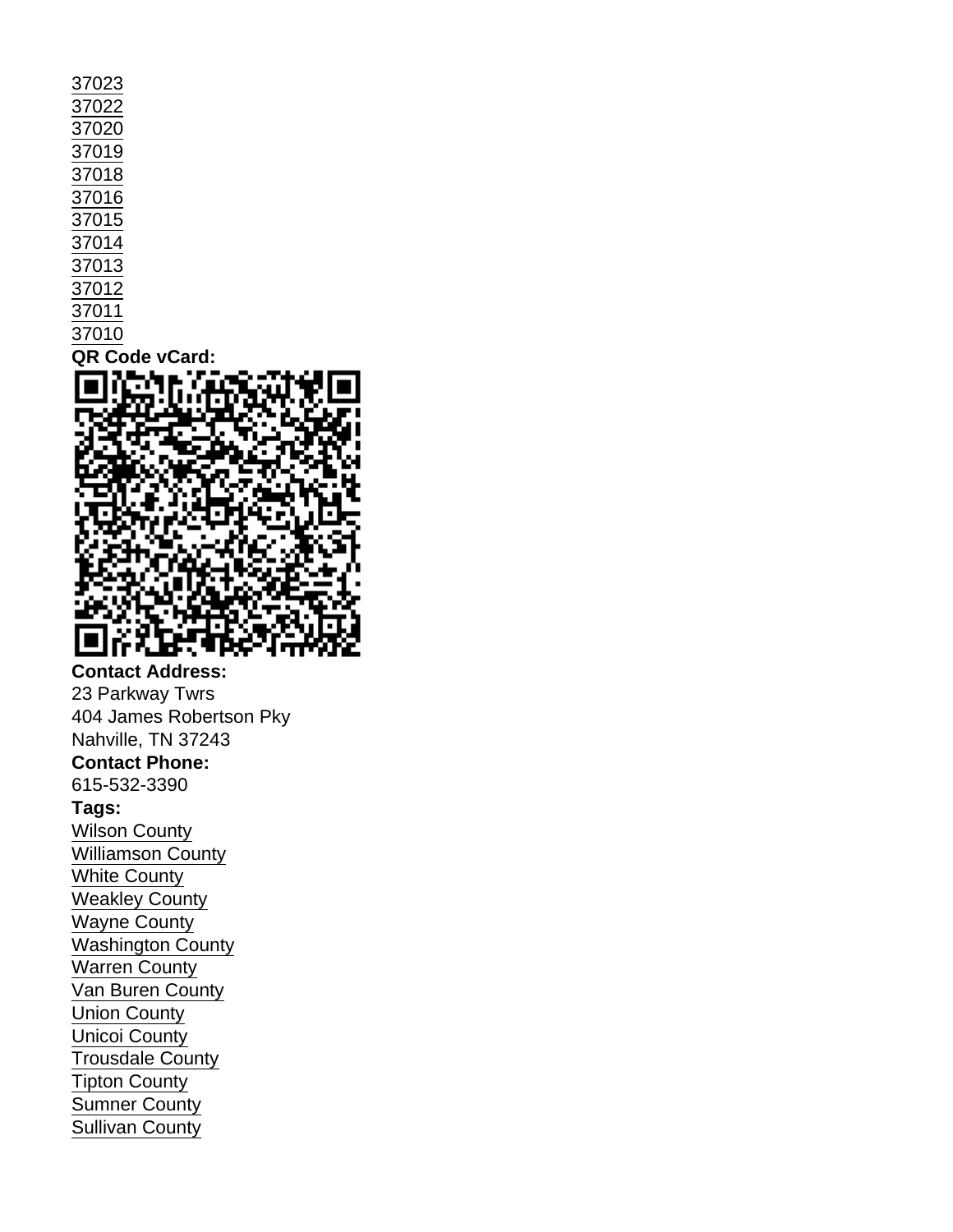[Stewart County](https://www.tals.org/taxonomy/term/144) [Smith County](https://www.tals.org/taxonomy/term/143) [Shelby County](https://www.tals.org/taxonomy/term/142) [Sevier County](https://www.tals.org/taxonomy/term/141) [Sequatchie County](https://www.tals.org/taxonomy/term/140) [Scott County](https://www.tals.org/taxonomy/term/139) [Rutherford County](https://www.tals.org/taxonomy/term/138) [Robertson County](https://www.tals.org/taxonomy/term/137) [Roane County](https://www.tals.org/taxonomy/term/136) [Rhea County](https://www.tals.org/taxonomy/term/135) [Putnam County](https://www.tals.org/taxonomy/term/134) [Polk County](https://www.tals.org/taxonomy/term/133) [Pickett County](https://www.tals.org/taxonomy/term/132) [Perry County](https://www.tals.org/taxonomy/term/131) [Overton County](https://www.tals.org/taxonomy/term/130) [Obion County](https://www.tals.org/taxonomy/term/129) [Morgan County](https://www.tals.org/taxonomy/term/128) [Moore County](https://www.tals.org/taxonomy/term/127) [Montgomery County](https://www.tals.org/taxonomy/term/126) [Monroe County](https://www.tals.org/taxonomy/term/125) [Meigs County](https://www.tals.org/taxonomy/term/124) [McNairy County](https://www.tals.org/taxonomy/term/123) [McMinn County](https://www.tals.org/taxonomy/term/122) [Maury County](https://www.tals.org/taxonomy/term/121) [Marshall County](https://www.tals.org/taxonomy/term/120) [Marion County](https://www.tals.org/taxonomy/term/119) [Madison County](https://www.tals.org/taxonomy/term/118) [Macon County](https://www.tals.org/taxonomy/term/117) [Loudon County](https://www.tals.org/taxonomy/term/116) [Lincoln County](https://www.tals.org/taxonomy/term/115) [Lewis County](https://www.tals.org/taxonomy/term/114) [Lawrence County](https://www.tals.org/taxonomy/term/113) [Lauderdale County](https://www.tals.org/taxonomy/term/112) [Lake County](https://www.tals.org/taxonomy/term/111) [Knox County](https://www.tals.org/taxonomy/term/110) [Johnson County](https://www.tals.org/taxonomy/term/109) [Jefferson County](https://www.tals.org/taxonomy/term/108) [Jackson County](https://www.tals.org/taxonomy/term/107) [Humphreys County](https://www.tals.org/taxonomy/term/106) [Houston County](https://www.tals.org/taxonomy/term/105) [Hickman County](https://www.tals.org/taxonomy/term/104) [Henry County](https://www.tals.org/taxonomy/term/103) [Henderson County](https://www.tals.org/taxonomy/term/102) [Haywood County](https://www.tals.org/taxonomy/term/101) [Hawkins County](https://www.tals.org/taxonomy/term/100) [Hardin County](https://www.tals.org/taxonomy/term/99) [Hardeman County](https://www.tals.org/taxonomy/term/98)